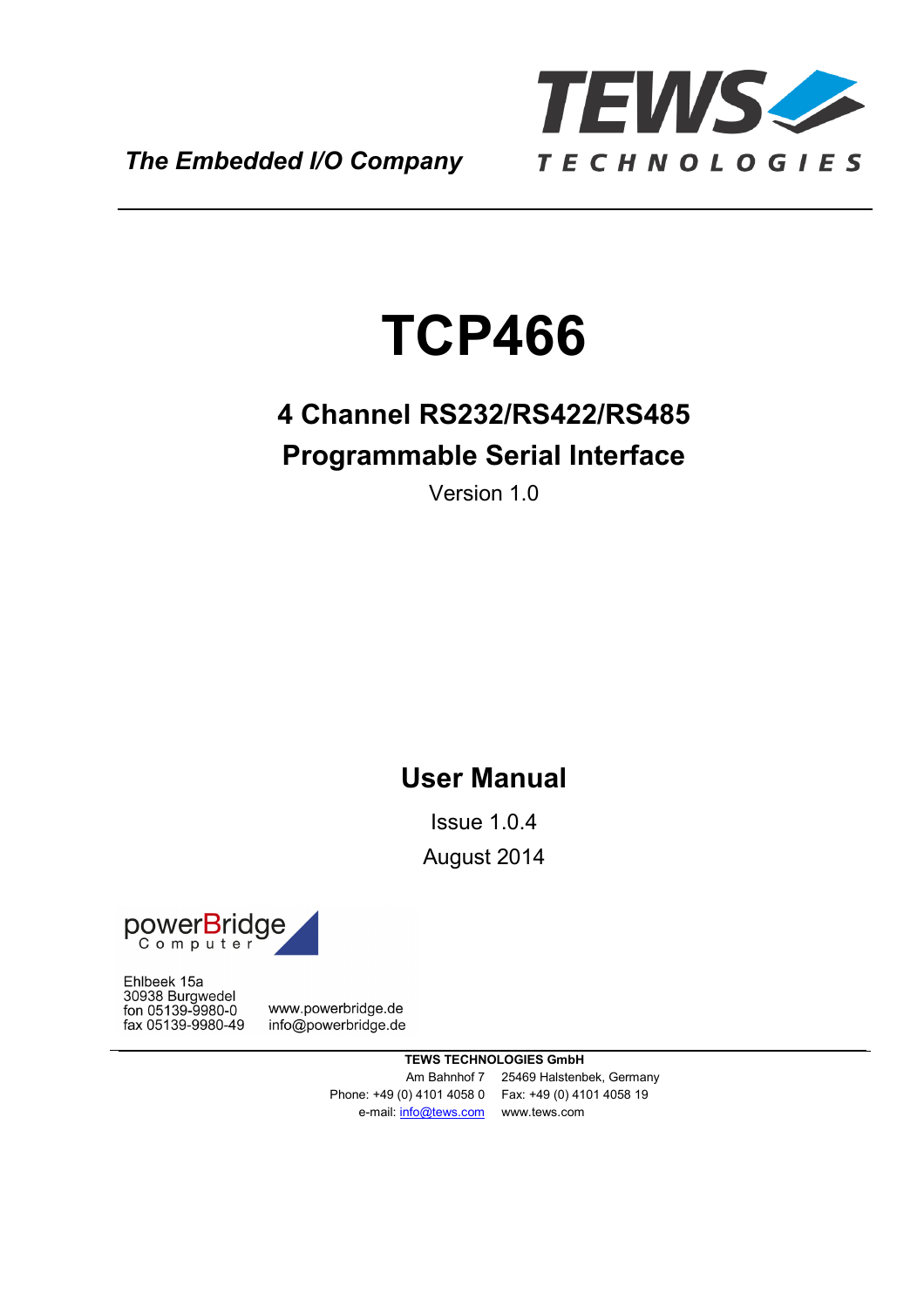

#### **TCP466-10R**

4 Channel RS232/RS422/RS485 Programmable Serial Interface, front panel I/O

#### **TCP466-20R**

4 Channel RS232/RS422/RS485 Programmable Serial Interface, front panel I/O and J2 I/O

This document contains information, which is proprietary to TEWS TECHNOLOGIES GmbH. Any reproduction without written permission is forbidden.

TEWS TECHNOLOGIES GmbH has made any effort to ensure that this manual is accurate and complete. However TEWS TECHNOLOGIES GmbH reserves the right to change the product described in this document at any time without notice.

TEWS TECHNOLOGIES GmbH is not liable for any damage arising out of the application or use of the device described herein.

#### **Style Conventions**

Hexadecimal characters are specified with prefix 0x, i.e. 0x029E (that means hexadecimal value 029E).

For signals on hardware products, an , Active Low' is represented by the signal name with  $#$  following, i.e. IP\_RESET#.

Access terms are described as:

| w   | <b>Write Only</b> |
|-----|-------------------|
| R   | Read Only         |
| R/W | Read/Write        |
| R/C | Read/Clear        |
| R/S | Read/Set          |
|     |                   |

 $@2014$  by TEWS TECHNOLOGIES GmbH

All trademarks mentioned are property of their respective owners.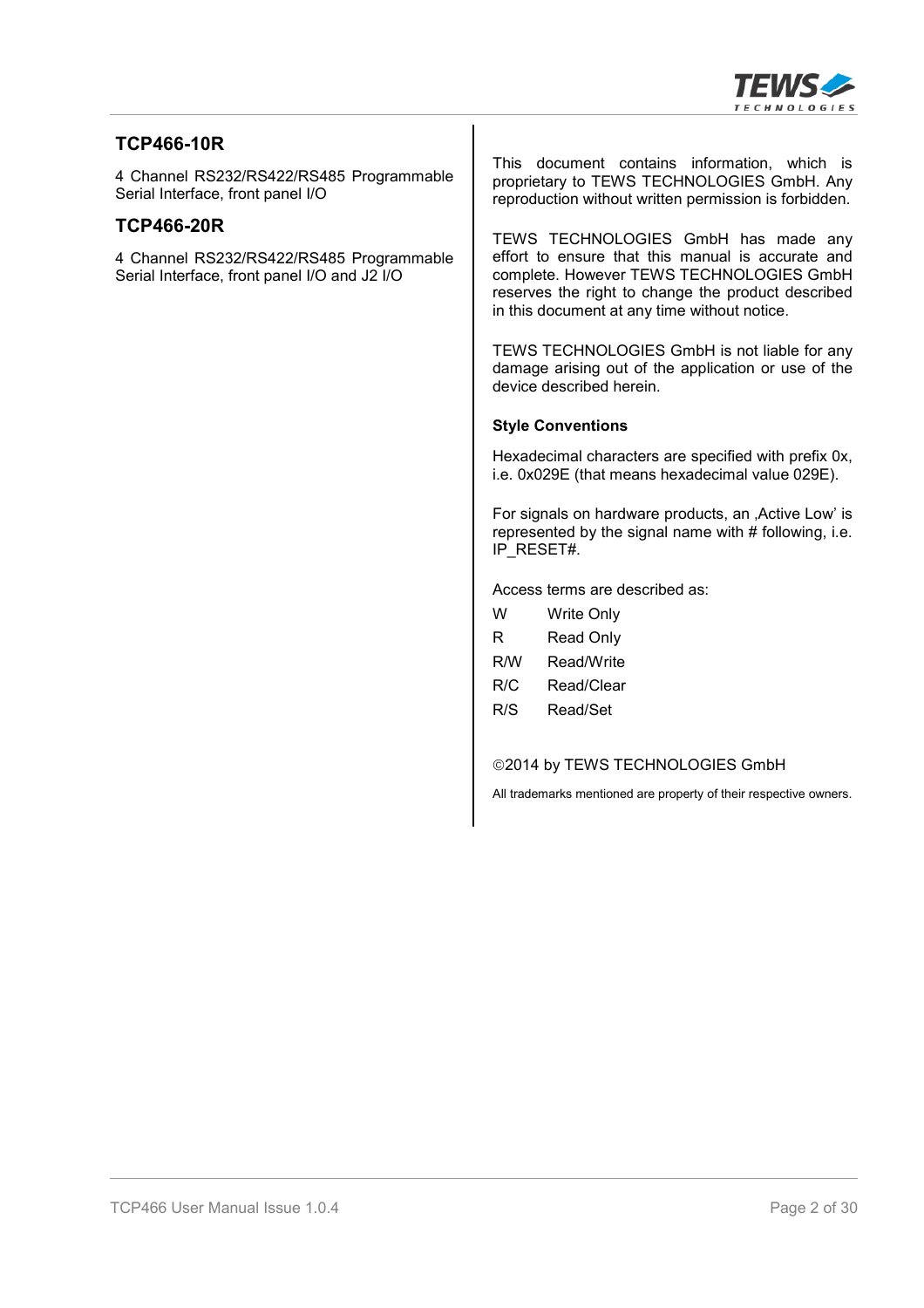

| <b>Issue</b> | <b>Description</b>                                                                     | <b>Date</b>    |
|--------------|----------------------------------------------------------------------------------------|----------------|
| 1.0          | First Issue                                                                            | February 2006  |
| 1.1          | Channel numbering clarification, recalculated MTBF (based<br>upon new vendor FIT-data) | August 2006    |
| 1.2          | New address TEWS LLC                                                                   | September 2006 |
| 1.0.3        | New notation for HW Engineering Documentation Releases                                 | May 2010       |
| 1.0.4        | <b>General Revision</b>                                                                | August 2014    |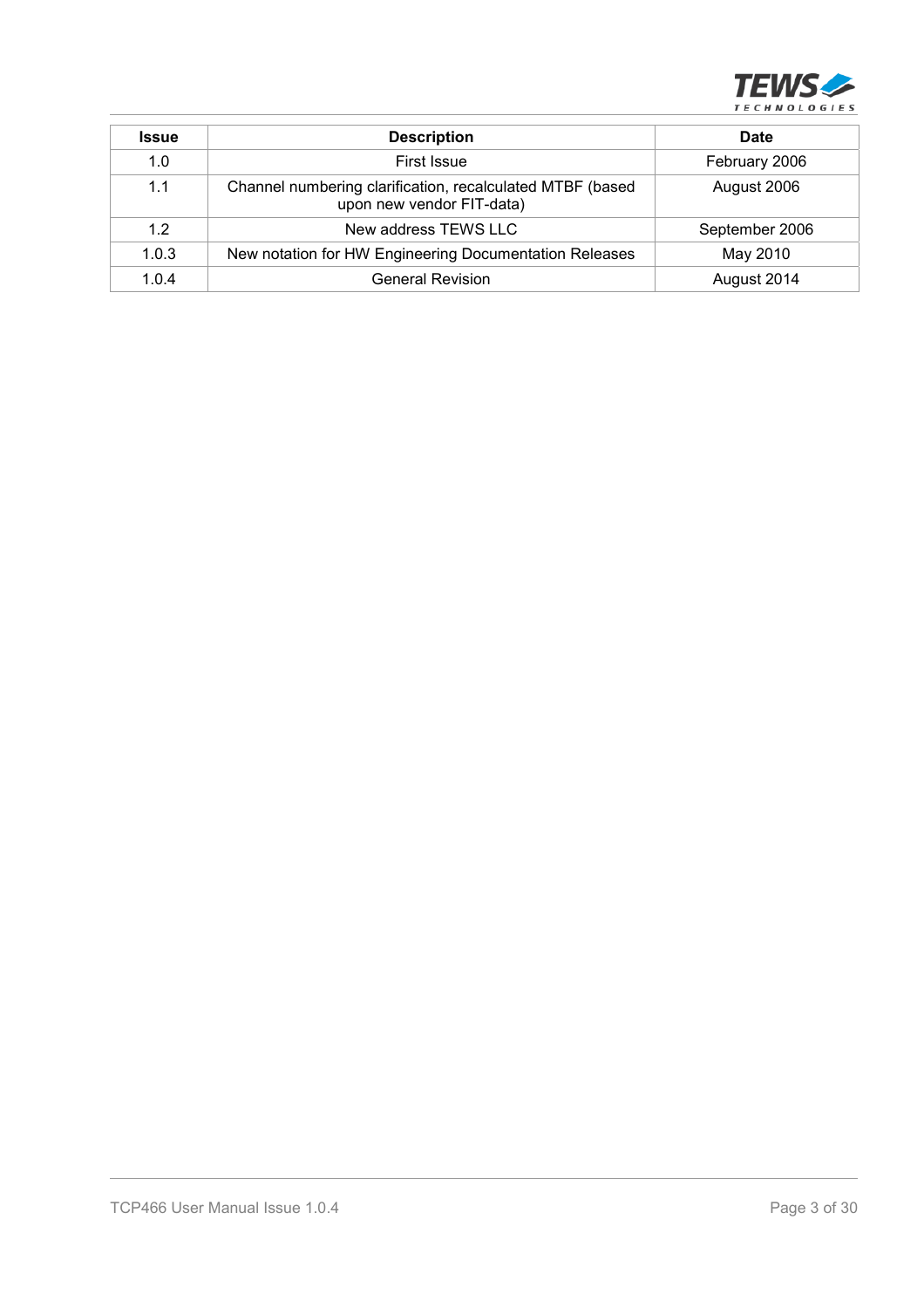

## **Table of Contents**

| 1              |                  |  |
|----------------|------------------|--|
| $\mathbf 2$    |                  |  |
| 3              |                  |  |
|                |                  |  |
|                |                  |  |
|                | 3.2.1            |  |
|                | 3.2.2            |  |
|                | 3.2.3            |  |
| 4              |                  |  |
|                |                  |  |
|                |                  |  |
| 5              |                  |  |
|                |                  |  |
|                | 5.1.1            |  |
|                | 5.1.2            |  |
|                |                  |  |
|                | 5.2.1            |  |
|                | 5.2.2            |  |
|                |                  |  |
|                |                  |  |
|                | 5.3.1            |  |
|                | 5.3.1.1          |  |
|                | 5.3.1.2          |  |
|                | 5.3.1.3          |  |
|                | 5.3.1.4<br>5.3.2 |  |
|                |                  |  |
|                | 5.4.1            |  |
|                | 5.4.2            |  |
|                | 5.4.3            |  |
|                | 5.4.4            |  |
|                | 5.4.5            |  |
|                | 5.4.6            |  |
|                | 5.5.1            |  |
|                | 5.5.2            |  |
|                | 5.5.3            |  |
|                | 5.5.4            |  |
|                |                  |  |
| 6              |                  |  |
|                |                  |  |
| $\overline{7}$ |                  |  |
|                |                  |  |
|                |                  |  |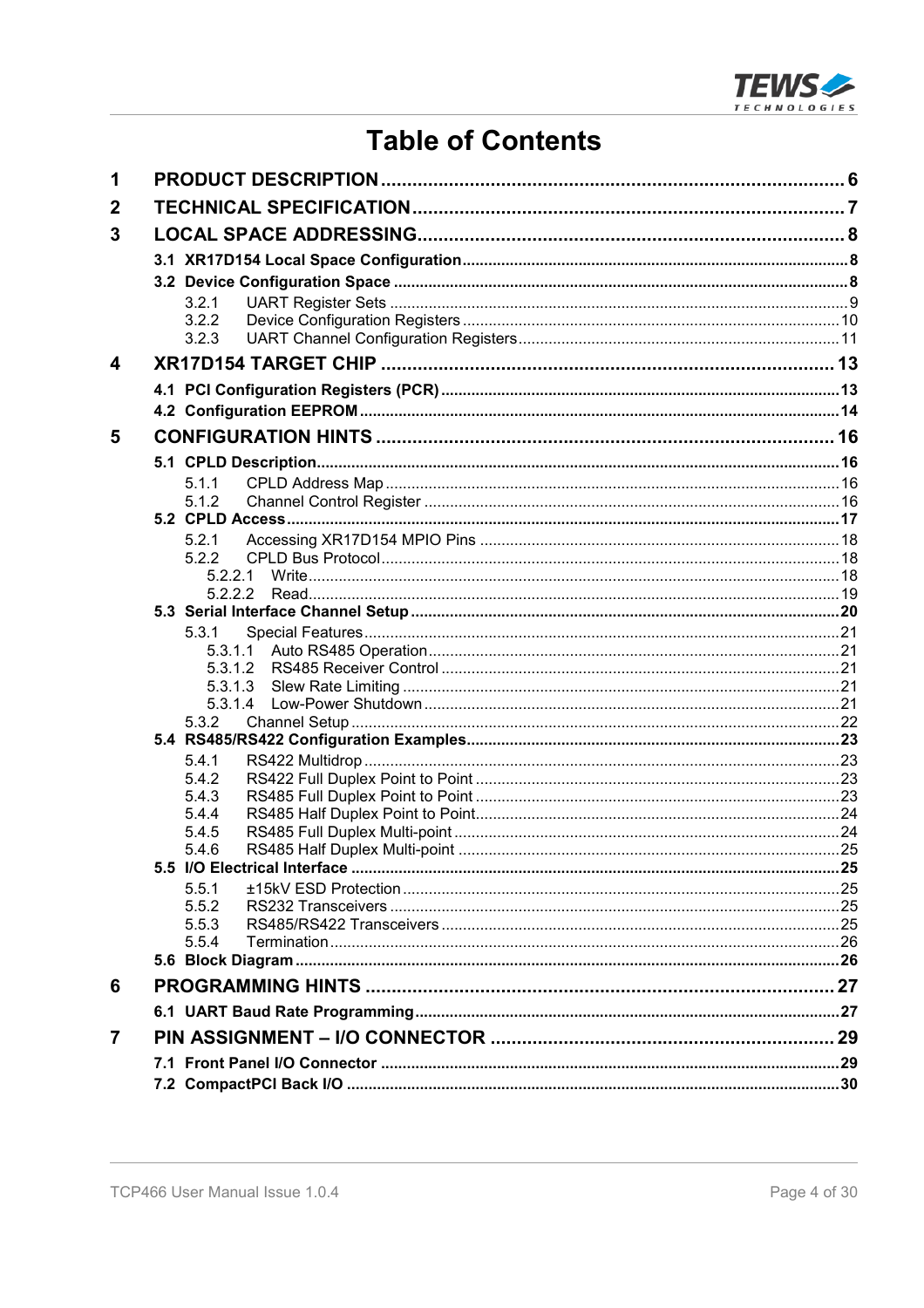

# **List of Figures**

## **List of Tables**

| TABLE 7-2 : PIN ASSIGNMENT TCP466-20R COMPACTPCI BACK I/O CONNECTOR (J2) 30 |  |
|-----------------------------------------------------------------------------|--|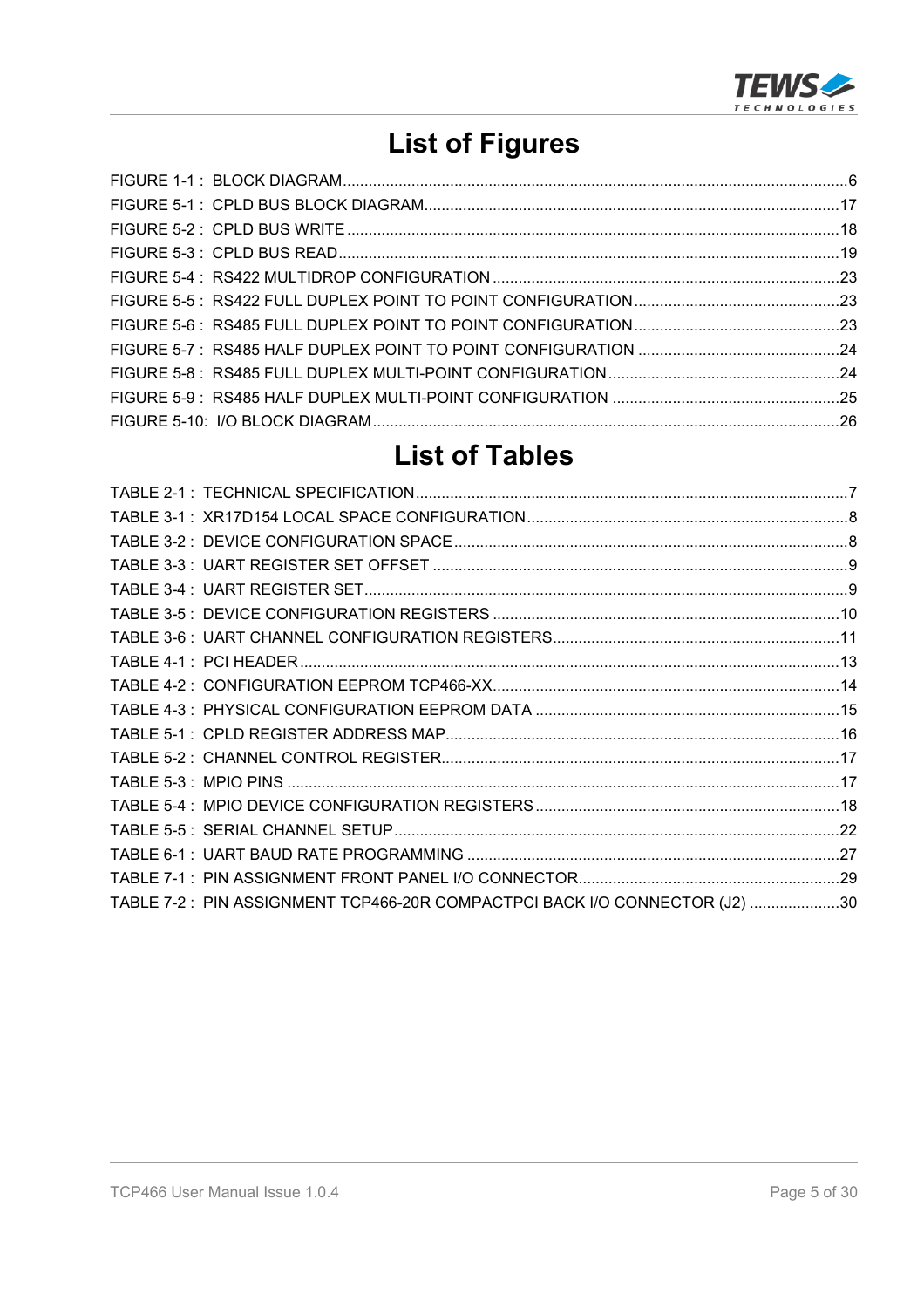

# **1 Product Description**

The TCP466 is a standard 3U 32 bit CompactPCI module offering 4 channels of high performance RS232/RS422/RS485 programmable serial interface.

The serial channels can be individually programmed to operate as RS232, RS422 or RS485 full duplex/half duplex interface. In addition programmable termination is provided for the RS422/RS485 interfaces. After power-up all serial I/O lines are in a high impedance state.

All modules offer front panel I/O with a HD50 SCSI-2 type connector. The TCP466-20R modules offer additional J2 rear I/O. Each RS232 channel supports RxD, TxD, RTS, CTS and GND. RS422 and RS485 full duplex support a four wire interface (RX+, RX-, TX+, TX-) plus ground (GND). RS485 half duplex supports a two wire interface (DX+, DX-) plus ground (GND).

Each channel has 64 byte transmit and receive FIFOs to significantly reduce the overhead required to provide data to and get data from the transmitters and receivers. The FIFO trigger levels are programmable and the baud rate is individually programmable up to 921.6 kbps for RS232 channels and 5.5296 Mbps for RS422 channels. The UART offers readable FIFO levels.

All channels generate interrupts on CompactPCI interrupt INTA. For fast interrupt source detection the UART provides a special Global Interrupt Source Register.

All serial channels use ESD protected transceivers up to ±15KV.

The TCP466 can operate with 3.3V and 5.0V PCI I/O signaling voltage.



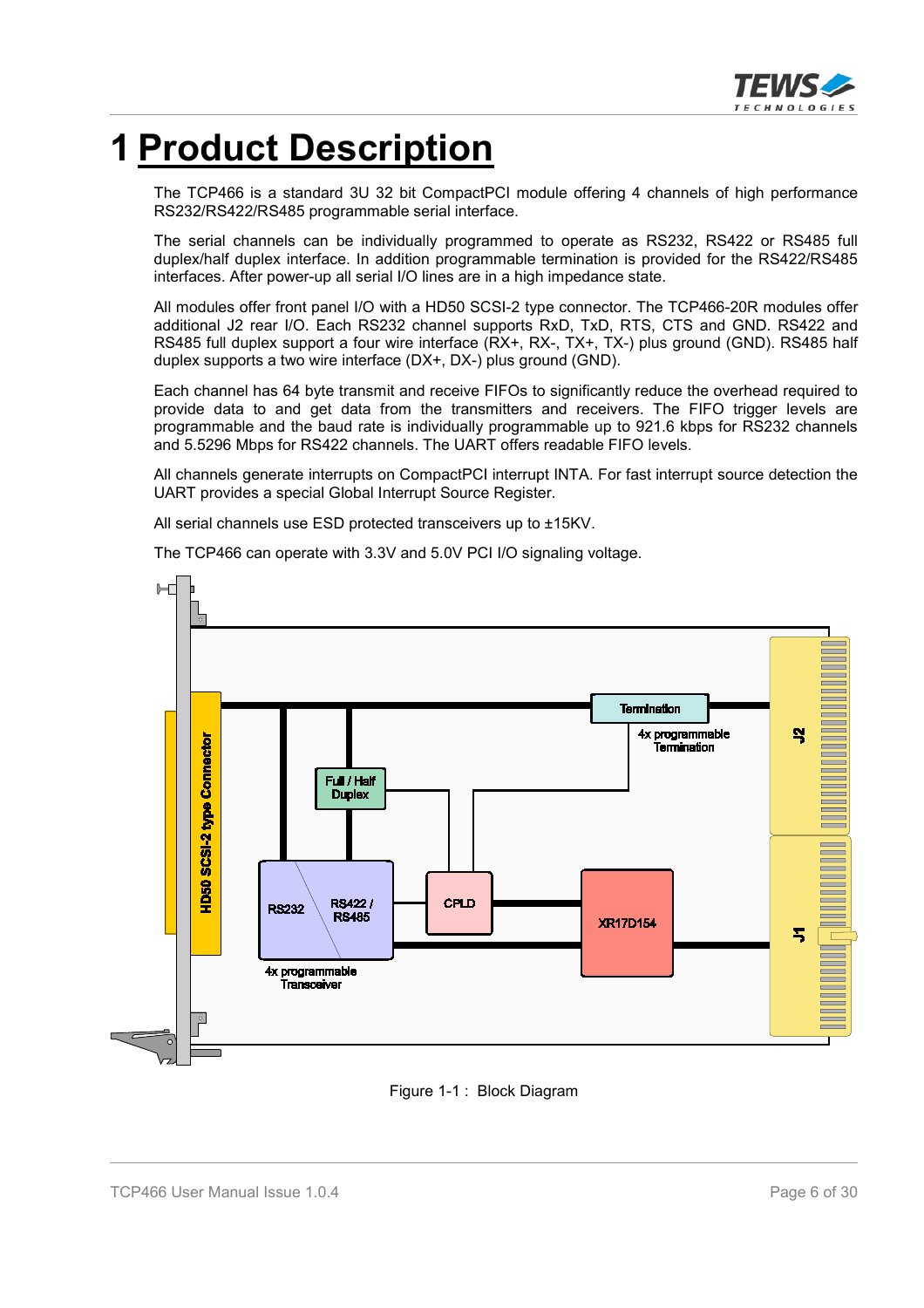

# **2 Technical Specification**

| <b>PMC Interface</b>              |                                                                                                                                                                                                                                                                             |  |  |
|-----------------------------------|-----------------------------------------------------------------------------------------------------------------------------------------------------------------------------------------------------------------------------------------------------------------------------|--|--|
| <b>Mechanical Interface</b>       | Standard 3U 32 Bit CompactPCI module conforming to<br>PICMG 2.0 R3.0                                                                                                                                                                                                        |  |  |
| <b>Electrical Interface</b>       | PCI Rev. 2.3 compliant<br>33 MHz / 32 bit PCI<br>3.3V and 5V PCI Signaling Voltage                                                                                                                                                                                          |  |  |
| <b>On Board Devices</b>           |                                                                                                                                                                                                                                                                             |  |  |
| <b>PCI Target Chip</b>            | <b>XR17D154 (Exar)</b>                                                                                                                                                                                                                                                      |  |  |
| <b>Quad UART</b>                  | <b>XR17D154 (Exar)</b>                                                                                                                                                                                                                                                      |  |  |
| <b>Transceiver</b>                | <b>MAX3161E</b>                                                                                                                                                                                                                                                             |  |  |
| I/O Interface                     |                                                                                                                                                                                                                                                                             |  |  |
| <b>Interface Type</b>             | Asynchronous serial interface                                                                                                                                                                                                                                               |  |  |
| <b>Number of Channels</b>         | 4                                                                                                                                                                                                                                                                           |  |  |
| <b>Physical Interface</b>         | Software selectable RS232, RS422, RS485 full duplex, RS485<br>half duplex                                                                                                                                                                                                   |  |  |
| <b>Serial Channel I/O Signals</b> | RS232: TxD, RxD, RTS, CTS, GND<br>RS422/RS485 Full Duplex: TxD+/-, RxD+/-, GND<br>RS485 Half Duplex: Dx+/-, GND                                                                                                                                                             |  |  |
| <b>Termination</b>                | Software selectable $120\Omega$                                                                                                                                                                                                                                             |  |  |
| <b>Programmable Baud Rates</b>    | RS232: up to 921.6 kbps<br>RS422: up to 5.5296 Mbps                                                                                                                                                                                                                         |  |  |
| <b>ESD Protection</b>             | ±15kV - Human Body Model                                                                                                                                                                                                                                                    |  |  |
| I/O Connector                     | HD50 SCSI-2 type connector (e.g. AMP# 787395-5)<br>TCP466-20R: additional 110 pol. CompactPCI back I/O (J2)                                                                                                                                                                 |  |  |
| <b>Physical Data</b>              |                                                                                                                                                                                                                                                                             |  |  |
| <b>Power Requirements</b>         | 40 mA typical @ +5V DC (Shutdown, no load)<br>45 mA typical @ +5V DC (RS232, no load)<br>75 mA typical @ +5V DC (RS422, no load)<br>235 mA typical @ +5V DC (RS485 FD Master, no load)<br>210 mA typical @ +5V DC (RS485 HD, no load)<br>25 mA typical @ +3.3V DC (no load) |  |  |
| Temperature Range                 | $\sqrt{-40^\circ}$ C to +85 $^\circ$ C<br>Operating<br>-40 $^{\circ}$ C to +100 $^{\circ}$ C<br>Storage                                                                                                                                                                     |  |  |
| <b>MTBF</b>                       | TCP466-10R: 570 000 h<br>TCP466-20R: 520 000 h                                                                                                                                                                                                                              |  |  |
| <b>Humidity</b>                   | $5 - 95$ % non-condensing                                                                                                                                                                                                                                                   |  |  |
| Weight                            | 129 g                                                                                                                                                                                                                                                                       |  |  |

Table 2-1 : Technical Specification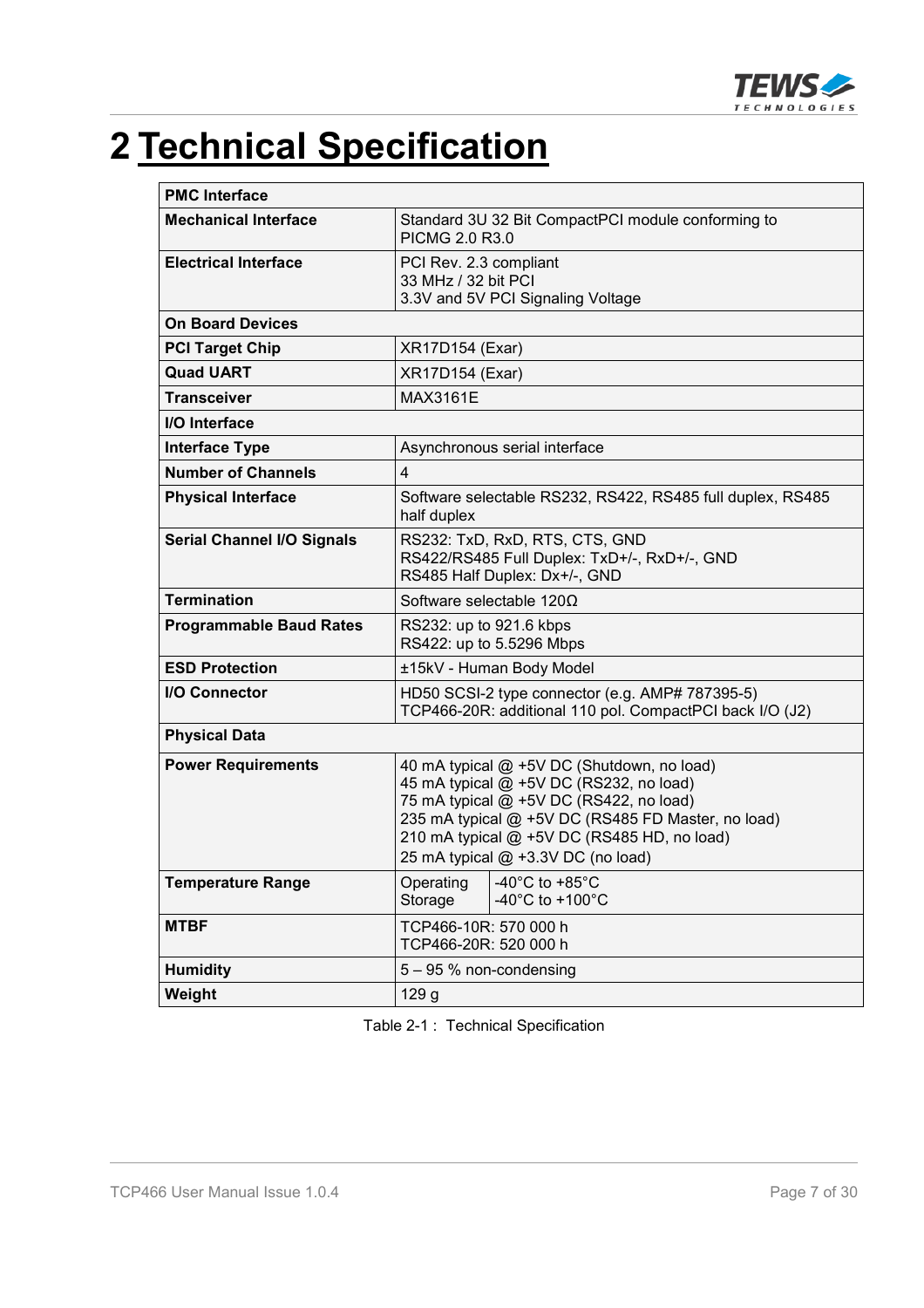

# **3 Local Space Addressing**

## 3.1 **XR17D154 Local Space Configuration**

The local on board addressable regions are accessed from the PCI side by using the XR17D154 local space.

| XR17D154 PCI Base<br><b>Address</b><br>(Offset in PCI<br>Configuration<br>Space) | <b>PCI</b><br><b>Space</b><br><b>Mapping</b> | <b>Size</b><br>(Byte) | <b>Port</b><br><b>Width</b><br>(Bit) | <b>Endian</b><br><b>Mode</b> | <b>Description</b>                   |
|----------------------------------------------------------------------------------|----------------------------------------------|-----------------------|--------------------------------------|------------------------------|--------------------------------------|
| 0(0x10)                                                                          | MEM                                          | 2048                  | 32                                   | <b>BIG</b>                   | <b>Device Configuration</b><br>Space |

| Table 3-1: XR17D154 Local Space Configuration |
|-----------------------------------------------|
|-----------------------------------------------|

## 3.2 **Device Configuration Space**

**PCI Base Address: XR17D154 PCI Base Address 0 (Offset 0x10 in PCI Configuration Space).**

The TCP466 uses the Exar XR17D154 Quad UART to provide and control the 4 channels.

| <b>Device Configuration Space</b><br><b>Content</b> | <b>PCI Address</b>                      | <b>Size</b><br>(Bit) |
|-----------------------------------------------------|-----------------------------------------|----------------------|
| <b>UART 0 Register Set</b>                          | PCI Base Address 0 + (0x0000 to 0x007F) | 32                   |
| <b>Device Configuration Registers</b>               | PCI Base Address 0 + (0x0080 to 0x009F) | 32                   |
| <b>UART 0 Register Set</b>                          | PCI Base Address 0 + (0x0100 to 0x01FF) | 32                   |
| <b>UART 1 Register Set</b>                          | PCI Base Address 0 + (0x0200 to 0x03FF) | 32                   |
| <b>UART 2 Register Set</b>                          | PCI Base Address 0 + (0x0400 to 0x05FF) | 32                   |
| <b>UART 3 Register Set</b>                          | PCI Base Address 0 + (0x0600 to 0x07FF) | 32                   |

Table 3-2 : Device Configuration Space

All registers can be accessed in 8, 16 or 32 bit width with exception to one special case: When reading the receive data together with its LSR register content, the host must read them in 16 or 32 bits format in order to maintain integrity of the data byte with its associated error flags.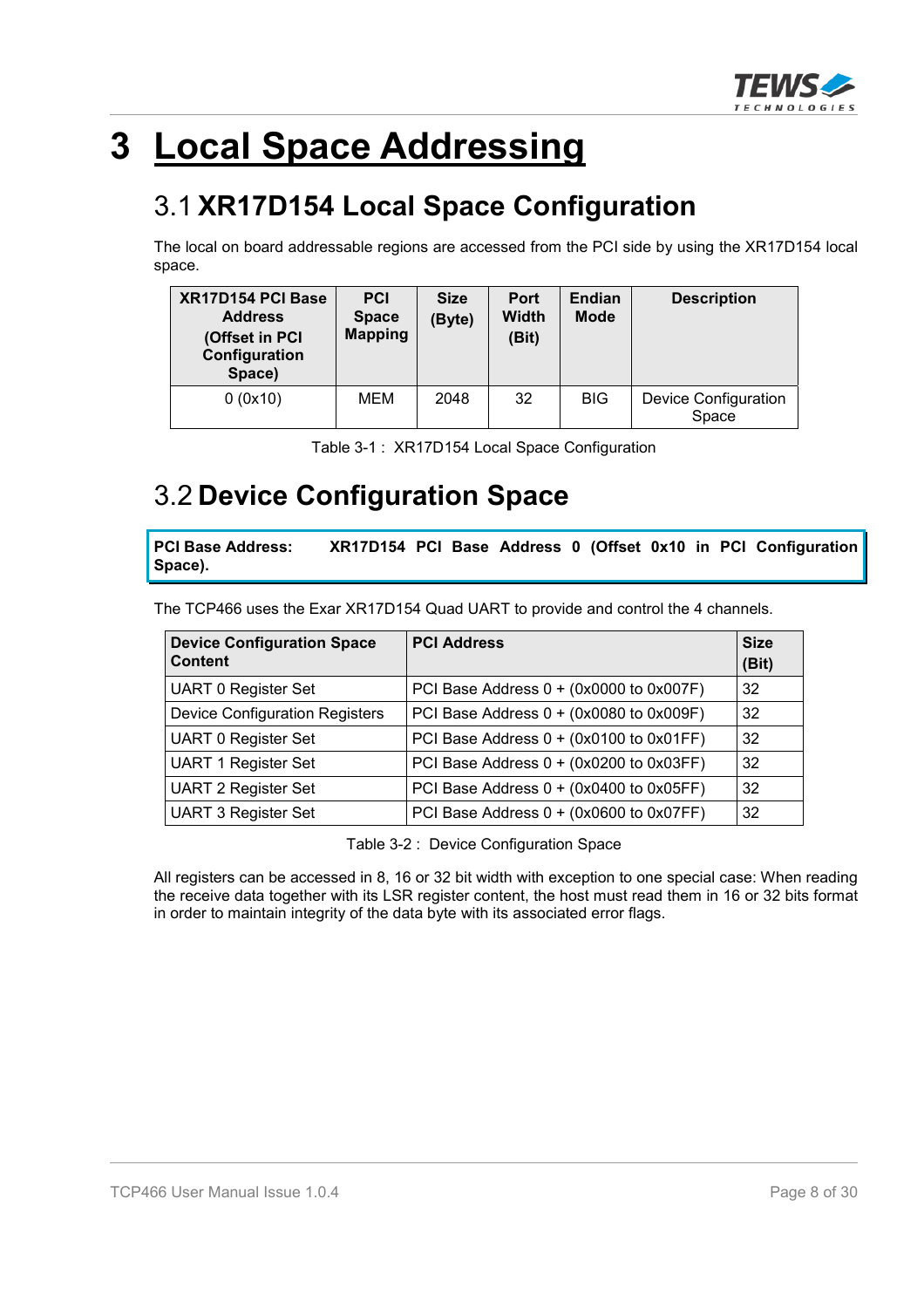

## **3.2.1 UART Register Sets**

The Device Configuration Space provides a register set for each of the 4 UARTs.

| <b>UART Register Set</b> | <b>Register Set Offset</b> |
|--------------------------|----------------------------|
| Serial Channel 0         | 0x0000                     |
| Serial Channel 1         | 0x0200                     |
| Serial Channel 2         | 0x0400                     |
| Serial Channel 3         | 0x0600                     |

|  | Table 3-3: UART Register Set Offset |
|--|-------------------------------------|
|--|-------------------------------------|

| <b>Offset Address</b> | <b>Description</b>                               | <b>Access</b> | Data Width |
|-----------------------|--------------------------------------------------|---------------|------------|
| $0x000 - 0x00F$       | <b>UART Channel Configuration Registers</b>      | R/W           | 8, 16, 32  |
|                       | First 8 registers are 16550 compatible           |               |            |
| $0x010 - 0x07F$       | Reserved                                         |               |            |
| $0x080 - 0x093$       | <b>Channel 0: Device Configuration Registers</b> | R/W           | 8, 16, 32  |
|                       | All other channels: Reserved                     |               |            |
| $0x094 - 0x0FF$       | Reserved                                         |               |            |
| 0x100                 | Read FIFO - 64 bytes of RX FIFO data             | R.            | 8, 16, 32  |
|                       | Write FIFO - 64 bytes of TX FIFO data            | W             | 8, 16, 32  |
| $0x140 - 0x17F$       | Reserved                                         |               |            |
| $0x180 - 0x1FF$       | Read FIFO with errors -                          | R             | 16, 32     |
|                       | 64 bytes of RX FIFO data + LSR                   |               |            |

Table 3-4 : UART Register Set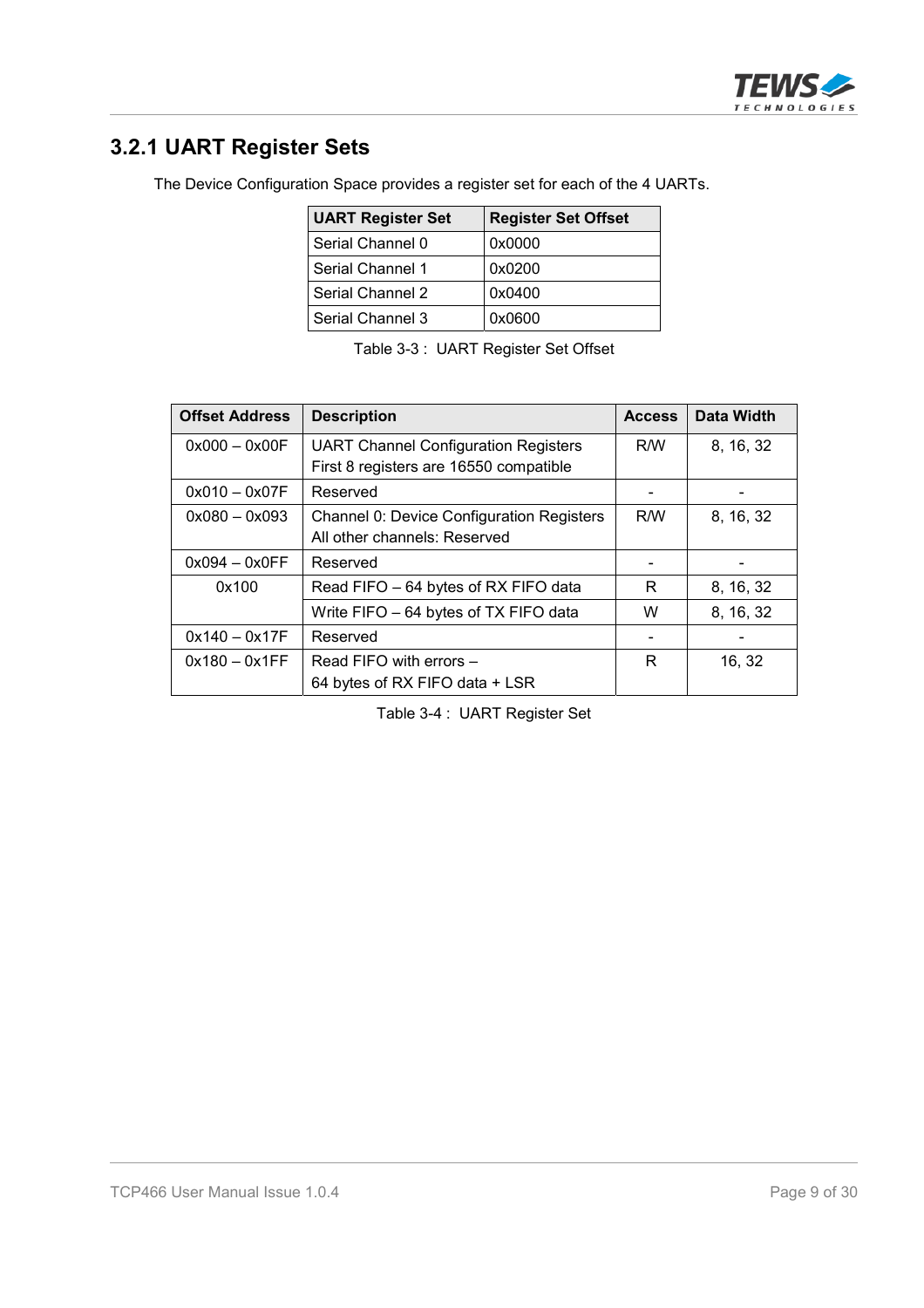

### **3.2.2 Device Configuration Registers**

The Device Configuration Registers control general operating conditions and monitor the status of various functions. This includes a 16 bit general purpose counter, multipurpose input/outputs (not supported by the TCP466), sleep mode, soft-reset and device identification, and revision. They are embedded inside the UART 0 Register Set.

| <b>Address</b> | <b>Register</b>  | <b>Description</b>                         | <b>Access</b> | <b>Reset</b><br>Value |
|----------------|------------------|--------------------------------------------|---------------|-----------------------|
| 0x080          | INTO [7:0]       | Channel Interrupt Indicator                | R             | 0x00                  |
| 0x081          | INT1 [15:8]      | <b>Interrupt Source Details</b>            | R             | 0x00                  |
| 0x082          | INT2 [23:16]     |                                            | R             | 0x00                  |
| 0x083          | INT3 [31:24]     |                                            | R             | 0x00                  |
| 0x084          | <b>TIMERCNTL</b> | <b>Timer Control Register</b>              | R/W           | 0x00                  |
| 0x085          | <b>TIMER</b>     | Reserved                                   |               | 0x00                  |
| 0x086          | <b>TIMERLSB</b>  | Programmable Timer Value                   | R/W           | 0x00                  |
| 0x087          | <b>TIMERMSB</b>  |                                            | R/W           | 0x00                  |
| 0x088          | 8XMODE           | <b>Sampling Rate Select</b>                | R/W           | 0x00                  |
| 0x089          | <b>REGA</b>      | Reserved                                   |               | 0x00                  |
| 0x08A          | <b>RESET</b>     | <b>UART Reset</b>                          | W             | 0x00                  |
| 0x08B          | <b>SLEEP</b>     | <b>UART Sleep Mode Enable</b>              | R/W           | 0x00                  |
| 0x08C          | <b>DREV</b>      | <b>Device Revision</b>                     | R             | 0x01                  |
| 0x08D          | <b>DVID</b>      | Device Identification                      | R             | 0x28                  |
| 0x08E          | <b>REGB</b>      | Simultaneous UART Write & EEPROM Interface | W             | 0x00                  |
| 0x08F          | <b>MPIOINT</b>   | <b>MPIO Interrupt Mask</b>                 | R/W           | 0x00                  |
| 0x090          | <b>MPIOLVL</b>   | <b>MPIO Level Control</b>                  | R/W           | 0x00                  |
| 0x091          | MPIO3T           | MPIO Output Pin Tri-state Control          | R/W           | 0x00                  |
| 0x092          | <b>MPIOINV</b>   | <b>MPIO Input Polarity Select</b>          | R/W           | 0x00                  |
| 0x093          | <b>MPIOSEL</b>   | <b>MPIO Input/Output Select</b>            | R/W           | 0xFF                  |

Table 3-5 : Device Configuration Registers

For a detailed description of the Device Configuration Registers please refer to the XR17D154 data sheet which available on the Exar website (www.exar.com).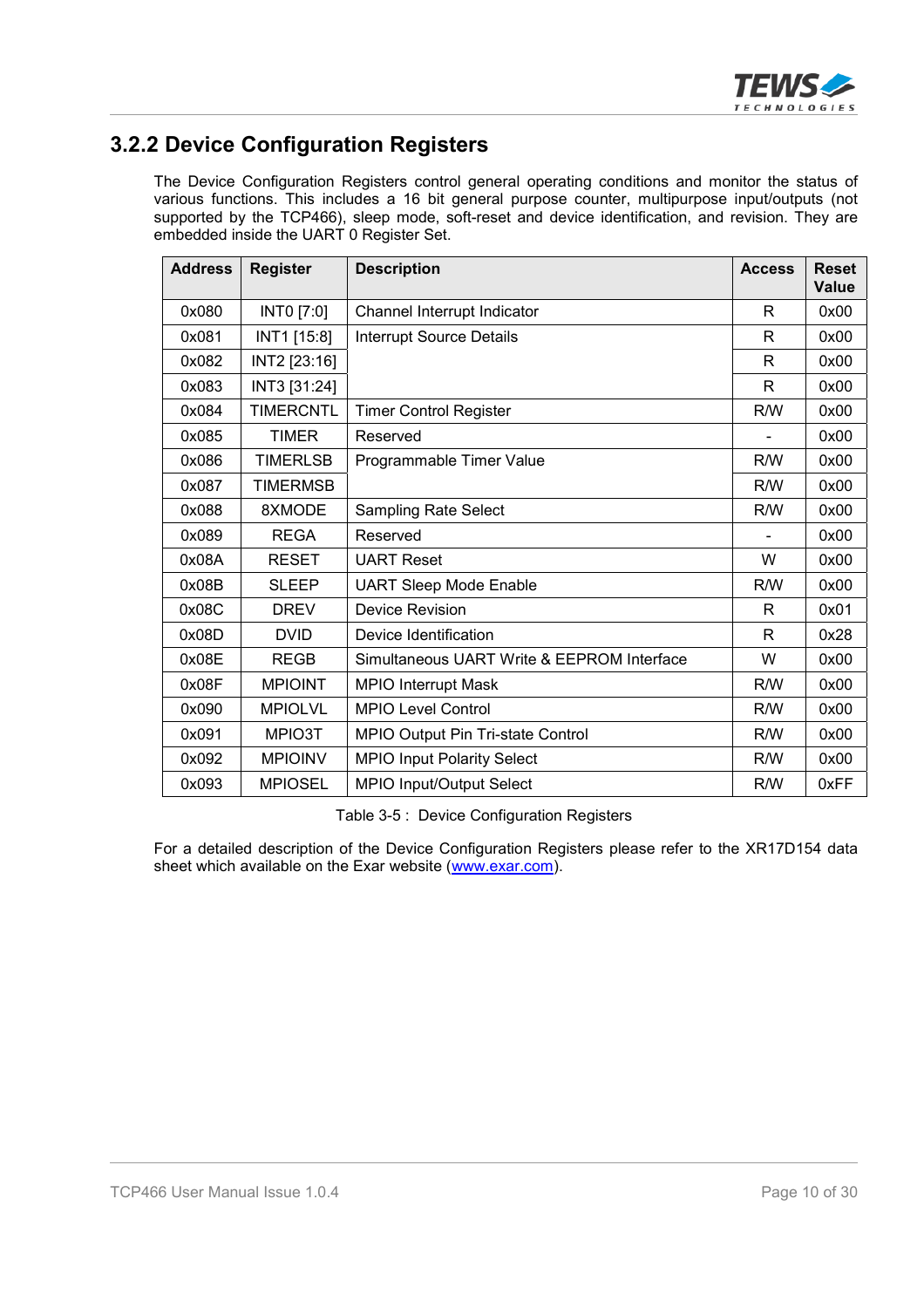

## **3.2.3 UART Channel Configuration Registers**

Each UART channel has its own set of internal UART configuration registers for its own operation control and status reporting. The following table provides the register offsets within a register set, access types and access control:

| <b>Register</b><br><b>Offset</b> | <b>Comment</b> | <b>Register</b>                                            | <b>Access</b> | <b>Reset</b><br>Value |
|----------------------------------|----------------|------------------------------------------------------------|---------------|-----------------------|
|                                  |                | 16550 Compatible                                           |               |                       |
| 0x00                             | $LCR[7] = 0$   | RHR - Receive Holding Register                             | R             | 0xXX                  |
|                                  |                | THR - Transmit Holding Register                            | W             |                       |
|                                  | $LCR[7] = 1$   | DLL - Baud Rate Generator Divisor Latch Low                | R/W           | 0xXX                  |
| 0x01                             | $LCRI7 = 0$    | IER - Interrupt Enable Register                            | R/W           | 0x00                  |
|                                  | $LCR[7] = 1$   | DLM - Baud Rate Generator Divisor Latch High               | R/W           | 0xXX                  |
| 0x02                             |                | ISR - Interrupt Status Register                            | R             | 0x01                  |
|                                  |                | FCR - FIFO Control Register                                | W             | 0x00                  |
| 0x03                             |                | LCR - Line Control Register                                | R/W           | 0x00                  |
| 0x04                             |                | MCR - Modem Control Register                               | R/W           | 0x00                  |
| 0x05                             |                | <b>LSR - Line Status Register</b>                          | R             | 0x60                  |
|                                  |                | Reserved                                                   | W             |                       |
| 0x06                             |                | MSR - Modem Status Register                                | R             | 0xX0                  |
|                                  |                | - Auto RS485 Delay (not supported by the<br><b>TCP466)</b> | W             |                       |
| 0x07                             | User Data      | SPR - Scratch Pad Register                                 | R/W           | 0xFF                  |
|                                  |                | <b>Enhanced Registers</b>                                  |               |                       |
| 0x08                             |                | FCTR - Feature Control Register                            | R/W           | 0x00                  |
| 0x09                             |                | EFR - Enhanced Function Register                           | R/W           | 0x00                  |
| 0x0A                             |                | <b>TXCNT - Transmit FIFO Level Counter</b>                 | R             | 0x00                  |
|                                  |                | <b>TXTRG</b> - Transmit FIFO Trigger Level                 | W             |                       |
| 0x0B                             |                | RXCNT - Receiver FIFO Level Counter                        | R             | 0x00                  |
|                                  |                | RXTRG - Receiver FIFO Trigger Level                        | W             |                       |
| 0x0C                             |                | Xchar - Xon, Xoff Received Flags                           | R             | 0x00                  |
|                                  |                | Xoff-1 - Xoff Character 1                                  | W             |                       |
| 0x0D                             |                | Reserved                                                   | R             | 0x00                  |
|                                  |                | Xoff-2 - Xoff Character 2                                  | W             |                       |
| 0x0E                             |                | Reserved                                                   | R             | 0x00                  |
|                                  |                | Xon-1 - Xon Character 1                                    | W             |                       |
| 0x0F                             |                | Reserved                                                   | R             | 0x00                  |
|                                  |                | Xon-2 - Xon Character 2                                    | W             |                       |

Table 3-6 : UART Channel Configuration Registers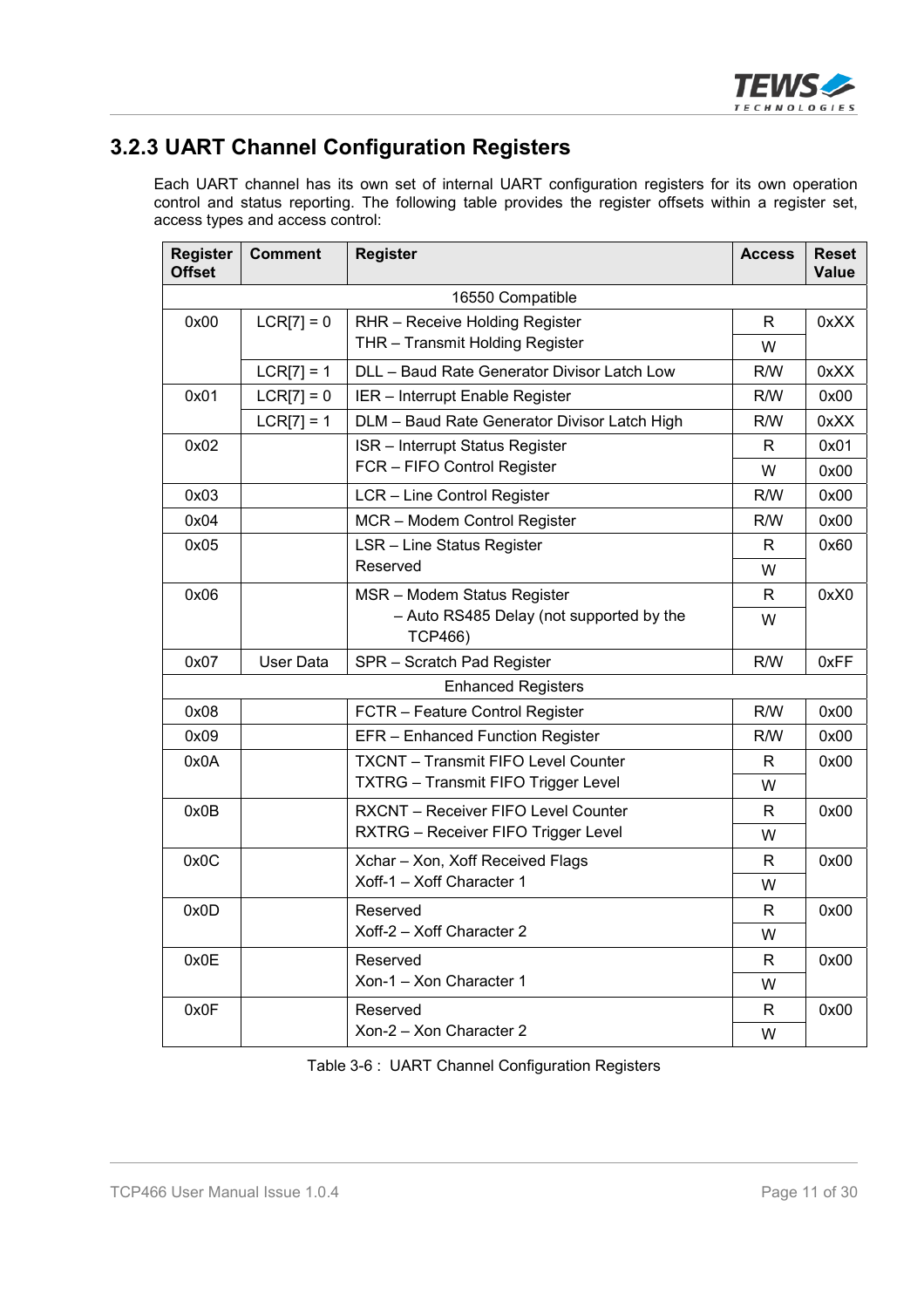

**The address for a UART Channel Configuration Register x in a UART Register Set for channel y is:**

**PCI Base Address 0 (PCI Base Address for the UART Register Space)**

- **+ UART Register Set Offset for** *channel y*
- **+ Register Offset for** *register x*

Addressing example:

The address for the LCR register of UART channel 2 is:

| <b>PCI Base Address</b> | (PCI Base Address for the Device Configuration Space) |  |
|-------------------------|-------------------------------------------------------|--|
|                         |                                                       |  |

- + 0x0400 (Offset of the UART register set for serial channel 2)
- + 0x0003 (Offset of the LCR register within a UART register set)

For a detailed description of the serial channel registers please refer to the XR17D154 data sheet which is available on the Exar website (www.exar.com).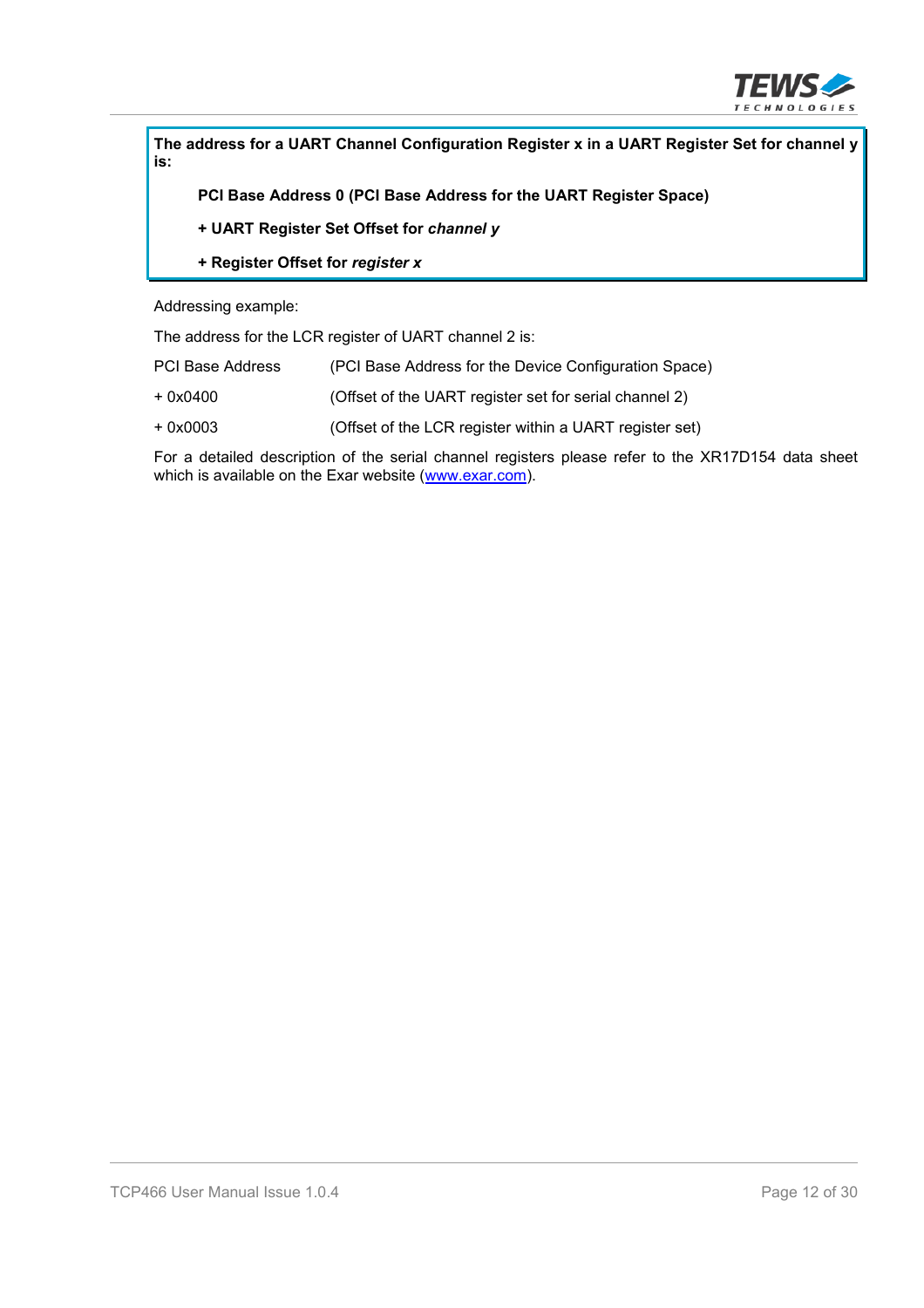

# **4 XR17D154 Target Chip**

# 4.1 **PCI Configuration Registers (PCR)**

| <b>PCI CFG</b><br><b>Register</b> | Write '0' to all unused (Reserved) bits    | <b>PCI</b><br>writeable                   | <b>Initial Values</b><br>(Hex Values) |                            |          |             |
|-----------------------------------|--------------------------------------------|-------------------------------------------|---------------------------------------|----------------------------|----------|-------------|
| <b>Address</b>                    | 31<br>24                                   | 23<br>16                                  | 15<br>8                               | $\overline{7}$<br>$\bf{0}$ |          |             |
| 0x00                              |                                            | Device ID                                 |                                       | Vendor ID                  | N        | 21D2 1498   |
| 0x04                              |                                            | <b>Status</b>                             |                                       | Command                    | Y        | 0080 0000   |
| 0x08                              |                                            | Class Code                                |                                       | <b>Revision ID</b>         | N        | 070002 ??   |
| 0x0C                              | <b>BIST</b>                                | Header Type                               | <b>PCI Latency</b><br>Timer           | Cache Line<br>Size         | N        | 00 00 00 00 |
| 0x10                              |                                            | Memory Base Address Register (BAR)        |                                       |                            | Y        | FFFFF000    |
| 0x14                              |                                            | I/O Base Address Register (Unimplemented) | N                                     | 00000000                   |          |             |
| 0x18                              | Base Address Register 0 (Unimplemented)    |                                           |                                       |                            |          | 00000000    |
| 0x1C                              | Base Address Register 1 (Unimplemented)    |                                           |                                       |                            |          | 00000000    |
| 0x20                              |                                            | Base Address Register 2 (Unimplemented)   | N                                     | 00000000                   |          |             |
| 0x24                              | Base Address Register 3 (Unimplemented)    |                                           |                                       |                            | N        | 00000000    |
| 0x28                              |                                            | Reserved                                  |                                       | N                          | 00000000 |             |
| 0x2C                              | Subsystem ID<br>Subsystem Vendor ID        |                                           |                                       |                            | N        | s.b. 1498   |
| 0x30                              | Expansion ROM Base Address (Unimplemented) |                                           |                                       |                            | N        | 00000000    |
| 0x34                              | Reserved                                   |                                           |                                       |                            |          | 00000000    |
| 0x38                              |                                            |                                           | Reserved                              |                            | N        | 00000000    |
| 0x3C                              | Max_Lat                                    | Min_Gnt                                   | Interrupt Pin                         | Interrupt Line             | Y[7:0]   | 00 00 01 00 |

Table 4-1 : PCI Header

| Device-ID:              | 0x21D2 | TCP466                    |
|-------------------------|--------|---------------------------|
| Vendor-ID:              | 0x1498 | <b>TEWS TECHNOLOGIES</b>  |
| Revision ID:            |        | XR17D154 silicon revision |
| Subsystem-ID:           | 0x200A | $-10R$                    |
|                         | 0x2014 | $-20R$                    |
| Subsystem<br>Vendor-ID: | 0x1498 | <b>TEWS TECHNOLOGIES</b>  |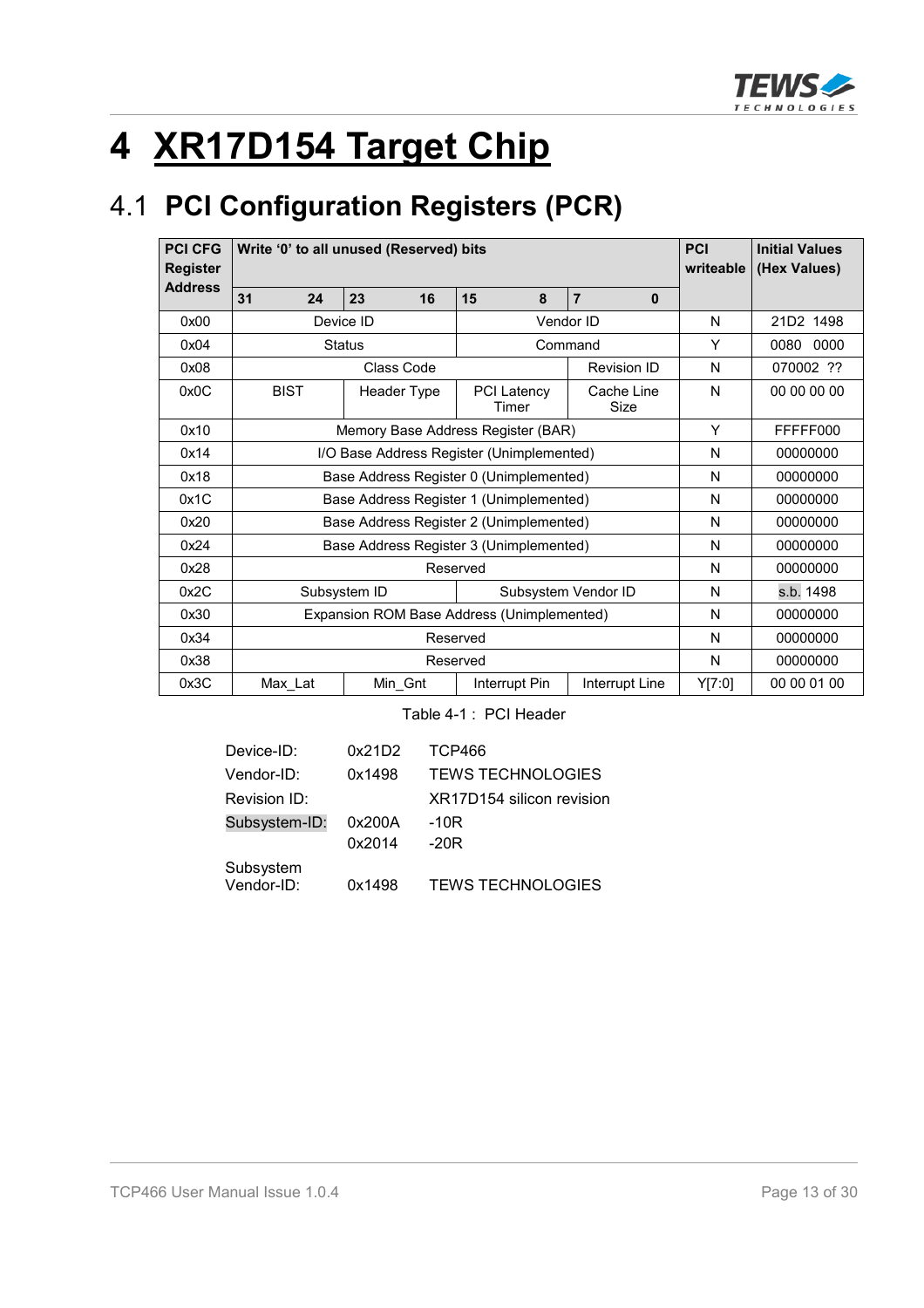

## 4.2 **Configuration EEPROM**

After power-on or PCI reset, the XR17D154 loads initial configuration register data from the on board configuration EEPROM.

The configuration EEPROM contains the following configuration data:

- Vendor ID
- Vendor Device ID
- SubSystem Vendor ID
- SubSystem Device ID

See the XR17D154 Manual for more information.

| <b>Address</b> | <b>Configuration Register</b> | Configuration<br><b>Register Offset</b> | <b>Value</b> |
|----------------|-------------------------------|-----------------------------------------|--------------|
| 0x00           | Vendor ID                     | 0x02                                    | 0x1498       |
| 0x01           | Device ID                     | 0x00                                    | 0x21D2       |
| 0x02           | Subsystem Vendor ID           | 0x2E                                    | 0x1498       |
| 0x03           | Subsystem ID                  | 0x2C                                    | s.b.         |

Table 4-2 : Configuration EEPROM TCP466-xx

| Subsystem-ID Value (Offset 0x0C): | TCP466-10R 0x200A |  |
|-----------------------------------|-------------------|--|
|                                   | TCP466-20R 0x2014 |  |

The words following the configuration data contain:

- The module version and revision
- The UART clock frequency in Hz
- The physical interface attached to the serial channels
- The maximal baud rate of the transceivers in bps
- The supported control signals of the serial channels

For the physical interfaces and the control signals applies: Bit 3 represents UART channel 3 and bit 0 represents UART channel 0. The appropriate bit is set to '1' for each UART channel attached to the physical interface represented by the word. Bit 15 to bit 4 are always '0'.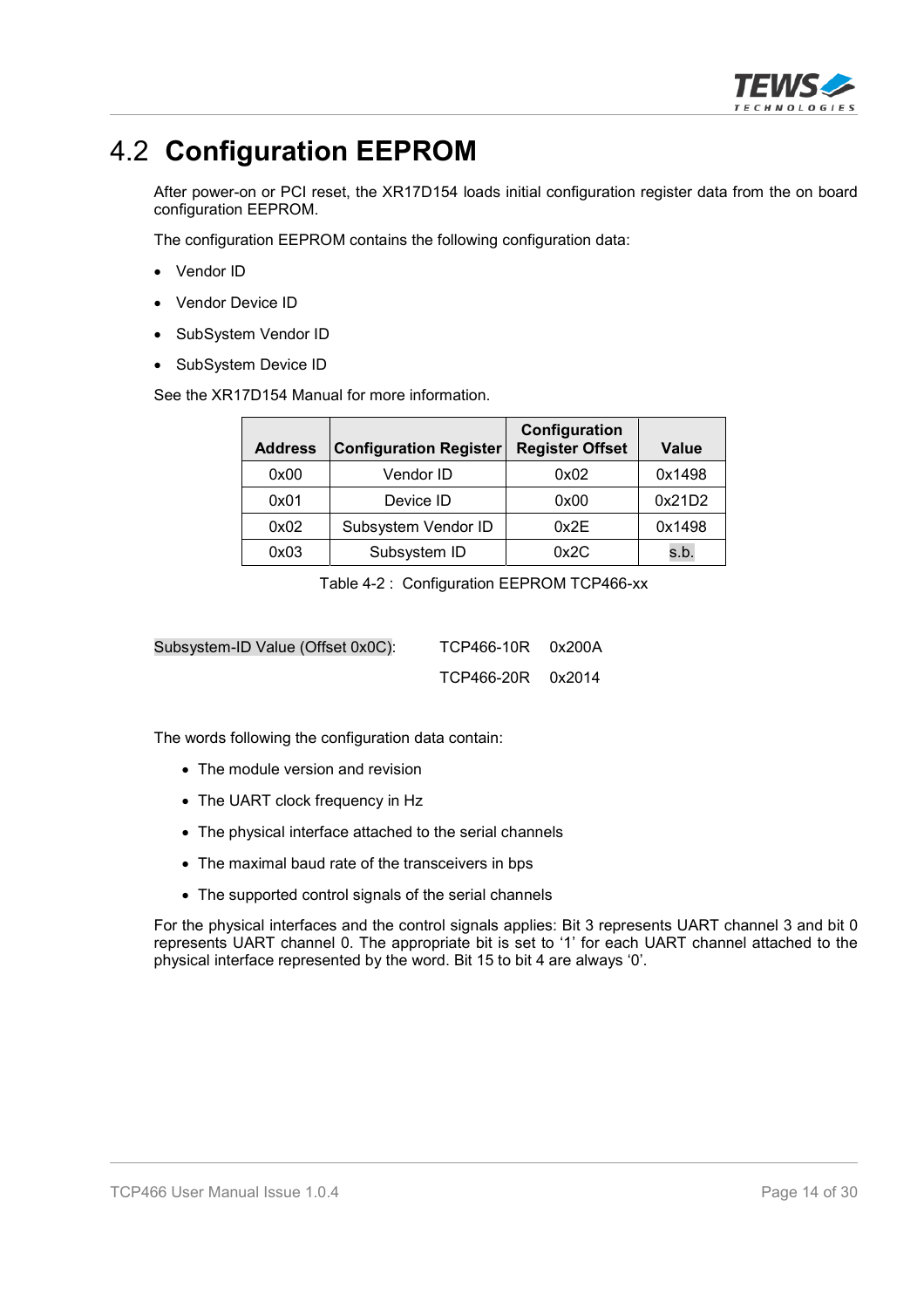

| <b>Address</b> | <b>Configuration Register</b>                              |        | TCP466-10R TCP466-20R |
|----------------|------------------------------------------------------------|--------|-----------------------|
| 0x04           | <b>Module Version</b>                                      | 0x0100 | 0x0100                |
| 0x05           | <b>Module Revision</b>                                     | 0x0000 | 0x0000                |
| 0x06           | <b>EEPROM Revision</b>                                     | 0x0002 | 0x0002                |
| 0x07           | Oscillator Frequency (high)                                | 0x02A3 | 0x02A3                |
| 0x08           | Oscillator Frequency (low)                                 | 0x0000 | 0x0000                |
| 0x09-0x0F      | Reserved                                                   |        |                       |
| 0x10           | RS232 Channels                                             | 0x000F | 0x000F                |
| 0x11           | RS422 Channels                                             | 0x000F | 0x000F                |
| 0x12           | <b>TTL Channels</b>                                        | 0x0000 | 0x0000                |
| 0x13           | RS485 Full Duplex Channels                                 | 0x000F | 0x000F                |
| 0x14           | RS485 Half Duplex Channels                                 | 0x000F | 0x000F                |
| 0x15-0x1E      | Reserved                                                   |        |                       |
| 0x1F           | Programmable Interfaces                                    | 0x000F | 0x000F                |
| 0x20           | Max Data Rate RS232 (high)                                 | 0x000F | 0x000F                |
| 0x21           | Max Data Rate RS232 (low)                                  | 0x4240 | 0x4240                |
| 0x22           | Max Data Rate RS422 (high)                                 | 0x0098 | 0x0098                |
| 0x23           | Max Data Rate RS422 (low)                                  | 0x9680 | 0x9680                |
| 0x24           | Max Data Rate TTL (high)                                   | 0x0000 | 0x0000                |
| 0x25           | Max Data Rate TTL (low)                                    | 0x0000 | 0x0000                |
| 0x26           | Max Data Rate RS485 Full Duplex (high)                     | 0x0098 | 0x0098                |
| 0x27           | Max Data Rate RS485 Full Duplex (low)                      | 0x9680 | 0x9680                |
| 0x28           | Max Data Rate RS485 Half Duplex (high)                     | 0x0098 | 0x0098                |
| 0x29           | Max Data Rate RS485 Half Duplex (low)                      | 0x9680 | 0x9680                |
| $0x2A-0x2F$    | Reserved                                                   |        |                       |
| 0x30           | RxD & TxD                                                  | 0x000F | 0x000F                |
| 0x31           | RTS & CTS                                                  | 0x0000 | 0x0000                |
| 0x32           | Full modem                                                 | 0x0000 | 0x0000                |
| 0x33-0x37      | Reserved                                                   |        |                       |
| 0x38           | Enhanced RTS & CTS                                         | 0x0000 | 0x0000                |
|                | (Front- or Back I/O only)                                  |        |                       |
| 0x39           | Enhanced Full modem<br>(Front- or Back I/O only)           | 0x0000 | 0x0000                |
| 0x3A           | Channels with enhanced RTS & CTS<br>Support for RS232 only | 0x000F | 0x000F                |
| 0x3B-0x3F      | Reserved                                                   |        |                       |

Table 4-3 : Physical Configuration EEPROM Data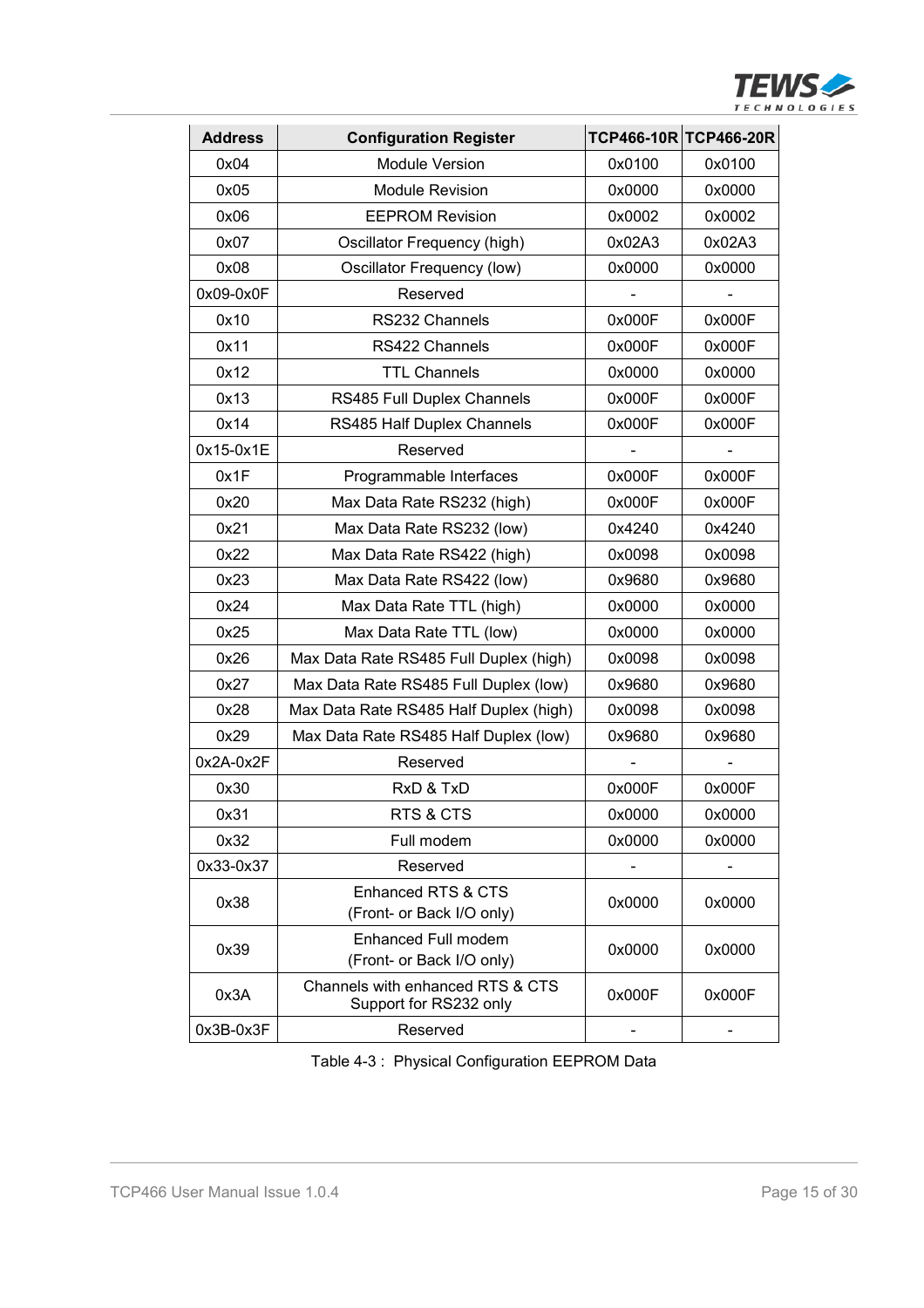

# **5 Configuration Hints**

The TCP466 physical interfaces of the serial channels are individually software programmable to various interface configurations. For this purpose a CPLD provides a control register for each interface channel.

## 5.1 **CPLD Description**

The CPLD provides a Channel Control Register for each of the interface channels. Each of the Channel Control Registers is individually addressable. The access to this registers is described in detail in chapter "CPLD Access".

### **5.1.1 CPLD Address Map**

Refer to the following chart for the register addresses.

| <b>Address</b> | <b>Register Name</b>              | Size (Bit) |
|----------------|-----------------------------------|------------|
| 000            | Control Register Channel 0        |            |
| 001            | Control Register Channel 1        |            |
| 010            | Control Register Channel 2        |            |
| 011            | <b>Control Register Channel 3</b> |            |

Table 5-1 : CPLD Register Address Map

## **5.1.2 Channel Control Register**

This register is identical for all channels.

| <b>Bit</b>    | Symbol                      | <b>Description</b>                                                                                                                                                                                                                                                       | <b>Access</b> | <b>Reset</b><br>Value |
|---------------|-----------------------------|--------------------------------------------------------------------------------------------------------------------------------------------------------------------------------------------------------------------------------------------------------------------------|---------------|-----------------------|
| 6             | <b>SHDN</b>                 | Active-Low Shutdown-Control. Drive SHDN high to shut down<br>transmitters and charge pump.                                                                                                                                                                               | R/W           | 1                     |
|               |                             | '0': Normal operation<br>'1': Shutdown                                                                                                                                                                                                                                   |               |                       |
| 5             | <b>SLEW</b><br><b>LIMIT</b> | Transmitter Speed-Select. Select slew-rate limiting for RS232<br>and RS485. Slew-rate limits with a logic-level high.<br>'0': Normal data rate limit (RS232: 1 Mbps; RS485: 10 Mbps)<br>$'1$ : Limit data rate to 250 kbps (both RS232 & RS485)                          | R/W           | $\Omega$              |
| 4             | <b>TTFRM</b>                | <b>Transmitter Termination Fnable</b><br>Terminate transmit line with a 1200 termination resistor<br>'0': Termination inactive<br>'1': Termination active                                                                                                                | R/M           | $\Omega$              |
| 3             | <b>RTFRM</b>                | <b>Receiver Termination Fnable</b><br>Terminate receive line with a 1200 termination resistor<br>'0': Termination inactive<br>'1': Termination active                                                                                                                    | R/W           | $\Omega$              |
| $\mathcal{P}$ | <b>RFNA</b>                 | Auto RS485 Receiver Enable<br>When the Auto RTS Control feature of the XR17D154 is used<br>in half duplex configurations, this bit can be used to inhibit the<br>reception of an echo of the own data transmission<br>'0': Normal operation (receiver is always enabled) | R/W           | $\Omega$              |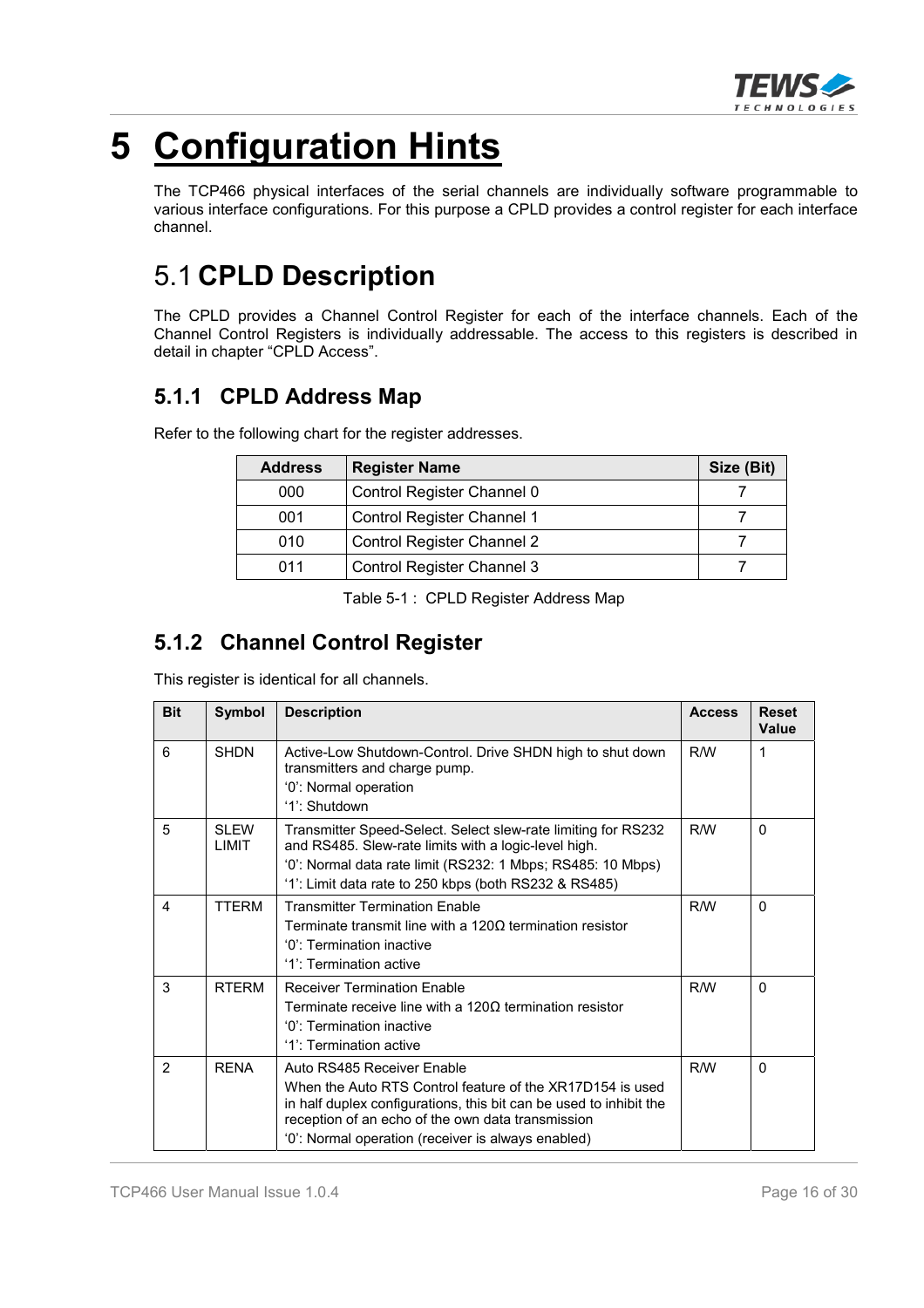

|   |                  | '1': Inhibit echo reception (receiver is disabled during data<br>transmission)                                                                           |     |   |
|---|------------------|----------------------------------------------------------------------------------------------------------------------------------------------------------|-----|---|
|   | <b>HDPLX</b>     | Selectable Mode Functionality. Operates in full-duplex mode<br>when low; operates in half-duplex mode when high.<br>'0': Full-duplex<br>'1': Half-Duplex | R/W | 0 |
| 0 | RS485/<br>RS232# | Selectable Mode Functionality. Operates as RS485 with a<br>logic-level high; operates as RS232 with a logic-level low.<br>$'0$ : RS232<br>$'1$ : RS485   | R/W | 0 |

Table 5-2 : Channel Control Register

## 5.2 **CPLD Access**

The CPLD it is connected to the MPIO-pins of the XR17D154 to provide access to the control registers.



Figure 5-1 : CPLD Bus Block Diagram

The MPIO pins form a simple bus to the CPLD. The following chart gives an overview about the MPIO pin assignment:

| <b>MPIO Pin</b> | <b>Direction</b> | <b>Function</b>                                                       |
|-----------------|------------------|-----------------------------------------------------------------------|
| MPIO[0]         | Output           | CEN - Chip Enable                                                     |
| MPIO[1]         | Output           | R/W# - Read/Write<br>Low: Write to Address<br>High: Read from Address |
| MPIO[2]         | Output           | $CLK - Clock$                                                         |
| $MPIO[5-3]$     | Output           | ADR - Register Address                                                |
| MPIO[6]         | Output           | DATAOUT - Serial Data Output                                          |
| MPIO[7]         | Input            | DATAIN - Serial Data Input                                            |

Table 5-3 : MPIO Pins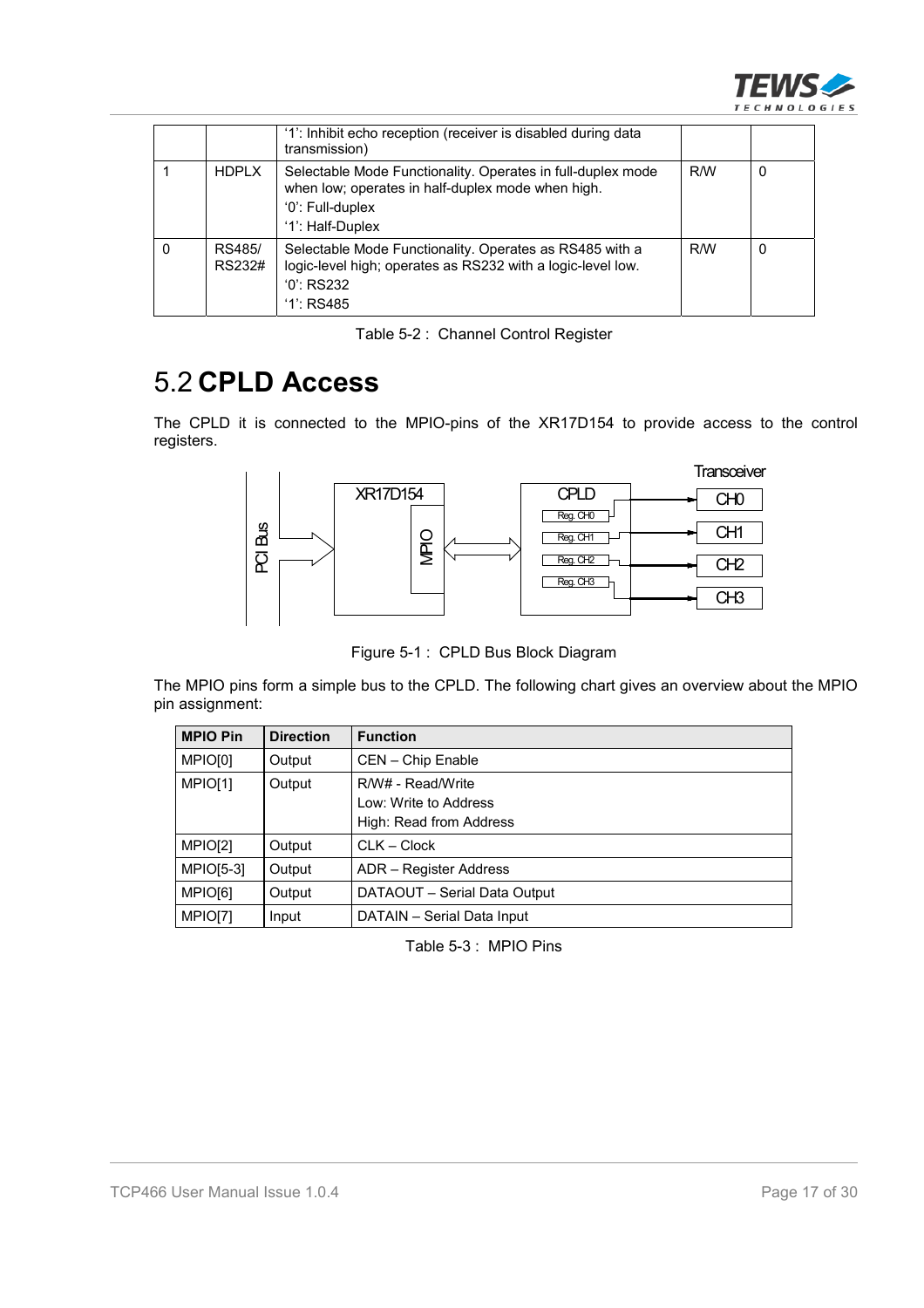

### **5.2.1 Accessing XR17D154 MPIO Pins**

The MPIO Registers are accessible at PCI Base Address 0 + Device Configuration Register Offset.

| <b>Address</b><br><b>Offset</b> | <b>Register</b> | <b>Description</b>                | <b>Access</b> | <b>Reset</b><br><b>Value</b> |
|---------------------------------|-----------------|-----------------------------------|---------------|------------------------------|
| 0x08F                           | <b>MPIOINT</b>  | <b>MPIO Interrupt Mask</b>        | R/W           | 0x00                         |
| 0x090                           | MPIOI VI        | <b>MPIO Level Control</b>         | R/W           | 0x00                         |
| 0x091                           | MPIO3T          | MPIO Output Pin Tri-state Control | R/W           | 0x00                         |
| 0x092                           | <b>MPIOINV</b>  | <b>MPIO Input Polarity Select</b> | R/W           | 0x00                         |
| 0x093                           | <b>MPIOSEL</b>  | <b>MPIO Input/Output Select</b>   | R/W           | 0xFF                         |

Table 5-4 : MPIO Device Configuration Registers

MPIOINT, MPIOLVL and MPIO3T must be left at their default values. MPIOSEL must be set to 0x80 to configure MPIO[6-0] pins as outputs and MPIO[7] as input. MPIOLVL sets the output level of the MPIO output pins and is used to write on the CPLD bus.

#### **5.2.2 CPLD Bus Protocol**

#### **5.2.2.1 Write**

A CPLD register write access starts with setting CEN to '1'. This resets the CPLD's internal statemachine. Before the first clock pulse is issued, ADR and DATAOUT have to be set; R/W# must be left '0'. The first rising edge of CLK samples the ADR bits and the DATAOUT bit. ADR determines which internal register is accessed. The following 6 rising edges of CLK sample the remaining data bits, additional CLK pulses are ignored. Setting CEN back to '0' completes the access and the configuration of the transceivers will be updated.

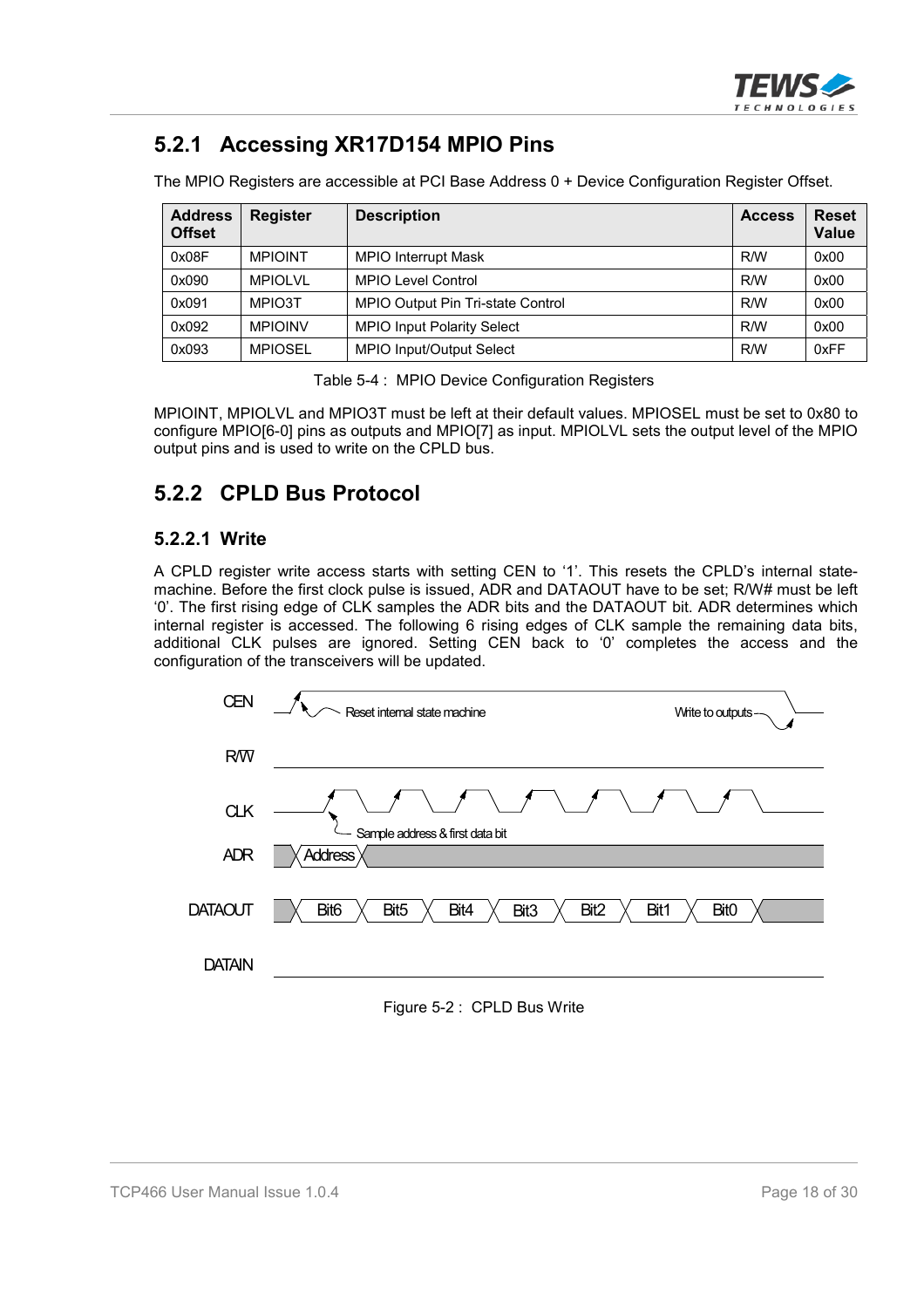

Example (pseudocode):

Write value 0x05 to CPLD address 0x03

```
define MPIOLVL 0x90;
define MPIOSEL 0x93;
void Write XR17D154(int address, int value);
Write XR17D154(MPIOSEL, 0x80); // Setting up MPIOSEL
Write_XR17D154(MPIOLVL, 0x19); // CEN = '1', ADR = "011", D(6) = '0'<br>Write XR17D154(MPIOLVL, 0x1D); // CLK = '1'
WriteXR17D154(MPIOLVL, 0x1D);
Write<sup>-</sup>XR17D154(MPIOLVL, 0x01); // CLK = '0', ADR = "000", D(5) = '0'<br>Write<sup>-</sup>XR17D154(MPIOLVL, 0x05); // CLK = '1'
Write_XR17D154(MPIOLVL, 0x05);
Write_XR17D154(MPIOLVL, 0x01); // CLK = '0', D(4) = '0'Write_XR17D154(MPIOLVL, 0x05); // CLK = '1'
Write_XR17D154(MPIOLVL, 0x01); // CLK = '0', D(3) = '0'
Write\_XR17D154(MPIOLVL, 0x05); // CLK = '1'
Write_XR17D154(MPIOLVL, 0x41); // CLK = '0', D(2) = '1'<br>Write XR17D154(MPIOLVL, 0x45); // CLK = '1'
Write XR17D154(MPIOLVL, 0x45);
Write_XR17D154(MPIOLVL, 0x01); // CLK = '0', D(1) = '0'<br>Write XR17D154(MPIOLVL, 0x05); // CLK = '1'
Write XR17D154 (MPIOLVL, 0x05);
Write_XR17D154(MPIOLVL, 0x41); // CLK = '0', D(0) = '1'<br>Write XR17D154(MPIOLVL, 0x45); // CLK = '1'
Write XR17D154 (MPIOLVL, 0x45);
Write_XR17D154(MPIOLVL, 0x00); // CLK = '0', CEN = '0'
```
#### **5.2.2.2 Read**

A CPLD register read access starts with setting CEN to '1'. This resets the CPLD's internal statemachine. Before the first clock pulse is issued, ADR and R/W# have to be set. The first rising edge of CLK samples the ADR bits and starts the output of the first DATAIN bit. ADR determines which internal register is accessed. The following 6 rising edges of CLK put out the remaining data bits, additional CLK pulses are ignored. Setting CEN back to '0' completes the access.



Figure 5-3 : CPLD Bus Read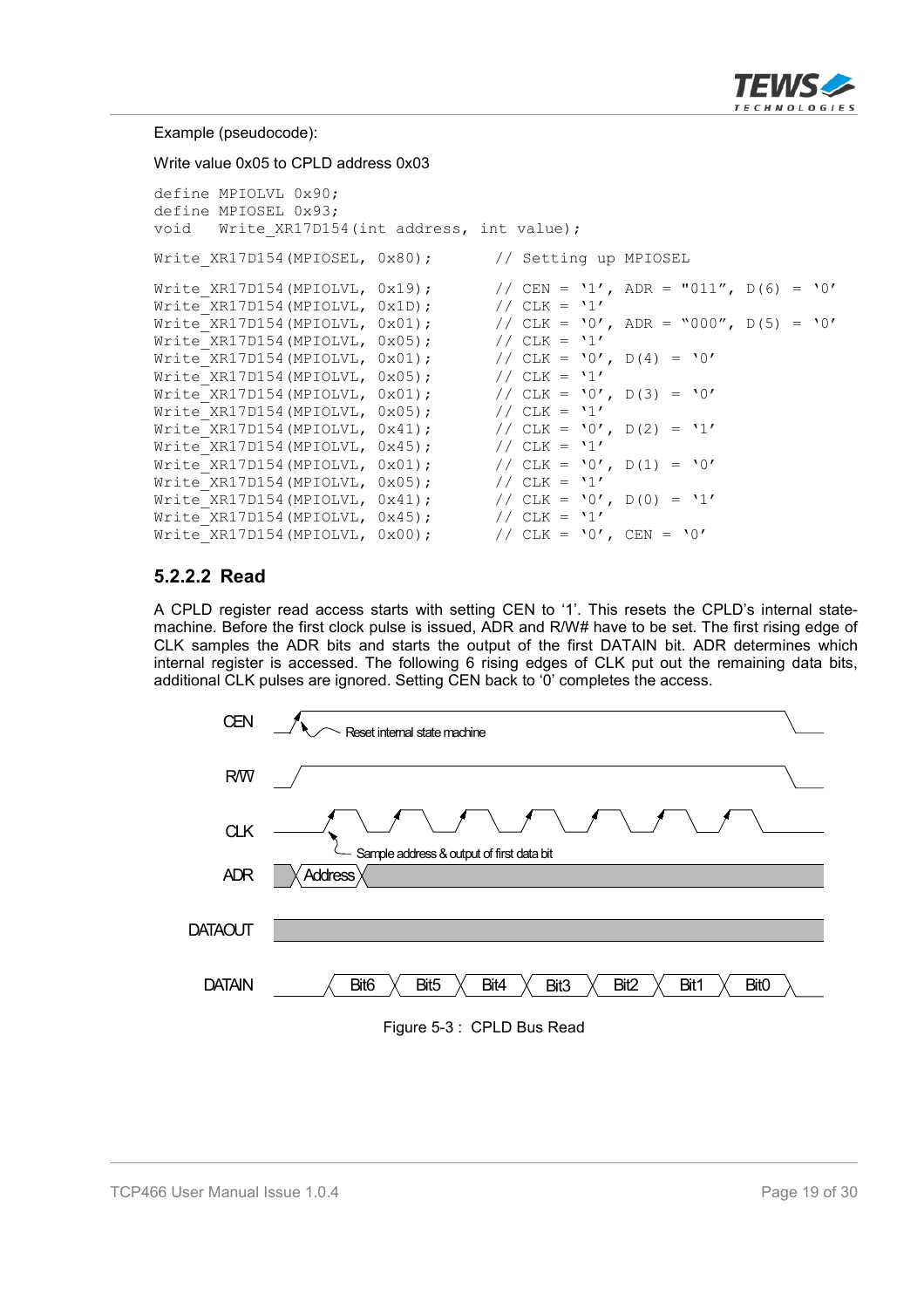

Example (pseudocode):

Read value 0x05 to CPLD address 0x03 define MPIOLVL 0x90; define MPIOSEL 0x93; int Read XR17D154(int address); // Returns the address' bit 7 int value Write XR17D154(MPIOSEL, 0x80); // Setting up MPIOSEL Write\_XR17D154(MPIOLVL, 0x1B); // CEN = '1', ADR = "011", R/W# = '1'<br>Write XR17D154(MPIOLVL, 0x1F); // CLK = '1'  $Write\_XR17D154(MPIOLVL, 0x1F);$  //  $CLK = '1'$ Write\_XR17D154(MPIOLVL, 0x03); // CLK = '0', ADR = "000" value  $| =$  (Read XR17D154(MPIOLVL) << 6); // Read D(6) Value = (Keau\_ARI/DIS4(MPIOLVL, 0x07);<br>Write\_XR17D154(MPIOLVL, 0x07); // CLK = '1'<br>Write XR17D154(MPIOLVL, 0x03); // CLK = '0'  $Write$  $XR17D154(MPIOLVL, 0x03);$ value  $| =$  (Read XR17D154(MPIOLVL) << 5); // Read D(5) Write XR17D154(MPIOLVL, 0x07);  $// CLK = '1'$ Write XR17D154(MPIOLVL,  $0x03$ ); // CLK = '0' value  $| =$  (Read XR17D154(MPIOLVL) << 4); // Read D(4) Write\_XR17D154(MPIOLVL, 0x07);  $\begin{array}{ccc} 0 & \text{with} & \text{with} & \text{with} & \text{with} & \text{with} & \text{with} & \text{with} & \text{with} & \text{with} & \text{with} & \text{with} & \text{with} & \text{with} & \text{with} & \text{with} & \text{with} & \text{with} & \text{with} & \text{with} & \text{with} & \text{with} & \text{with} & \text{with} & \text{with} & \text{with} & \text{with} & \text{with} & \text{with} & \text{with} & \text{with}$ Write\_XR17D154(MPIOLVL,  $0x03$ ); // CLK = '0'<br>value |= (Read XR17D154(MPIOLVL) << 3); // Read D(3) value  $|=$  (Read\_XR17D154(MPIOLVL) << 3); // Read D(3)<br>Write XR17D154(MPIOLVL, 0x07); // CLK = '1' Write\_XR17D154(MPIOLVL,  $0x07$ ); // CLK = '1'<br>Write\_XR17D154(MPIOLVL,  $0x03$ ); // CLK = '0' Write  $XR17D154(MPIOLVL, 0x03);$ value  $|=$  (Read XR17D154(MPIOLVL) << 2); // Read D(2) Write XR17D154(MPIOLVL, 0x07);  $// CLK = '1'$ Write XR17D154(MPIOLVL,  $0 \times 03$ );  $// CLK = '0'$ value  $| =$  (Read XR17D154(MPIOLVL) << 1); // Read D(1) Write XR17D154(MPIOLVL, 0x07); // CLK = '1' Write XR17D154(MPIOLVL,  $0x03$ );  $// CLK = '0'$ value  $| =$  (Read XR17D154(MPIOLVL) << 0); // Read D(0) Write XR17D154(MPIOLVL, 0x00);  $\angle$  // CEN = '0', R/W# = '0'

## 5.3 **Serial Interface Channel Setup**

After power-up all transceivers are in shutdown mode, i.e. the outputs are in tri-state mode. Therefore the serial interfaces must be properly set up before they can be used.

The interfaces can be programmed to following Modes:

- $\cdot$  RS232
- RS485/RS422 full-duplex (with optional termination)
- RS485 half-duplex (Master/Slave, with optional termination)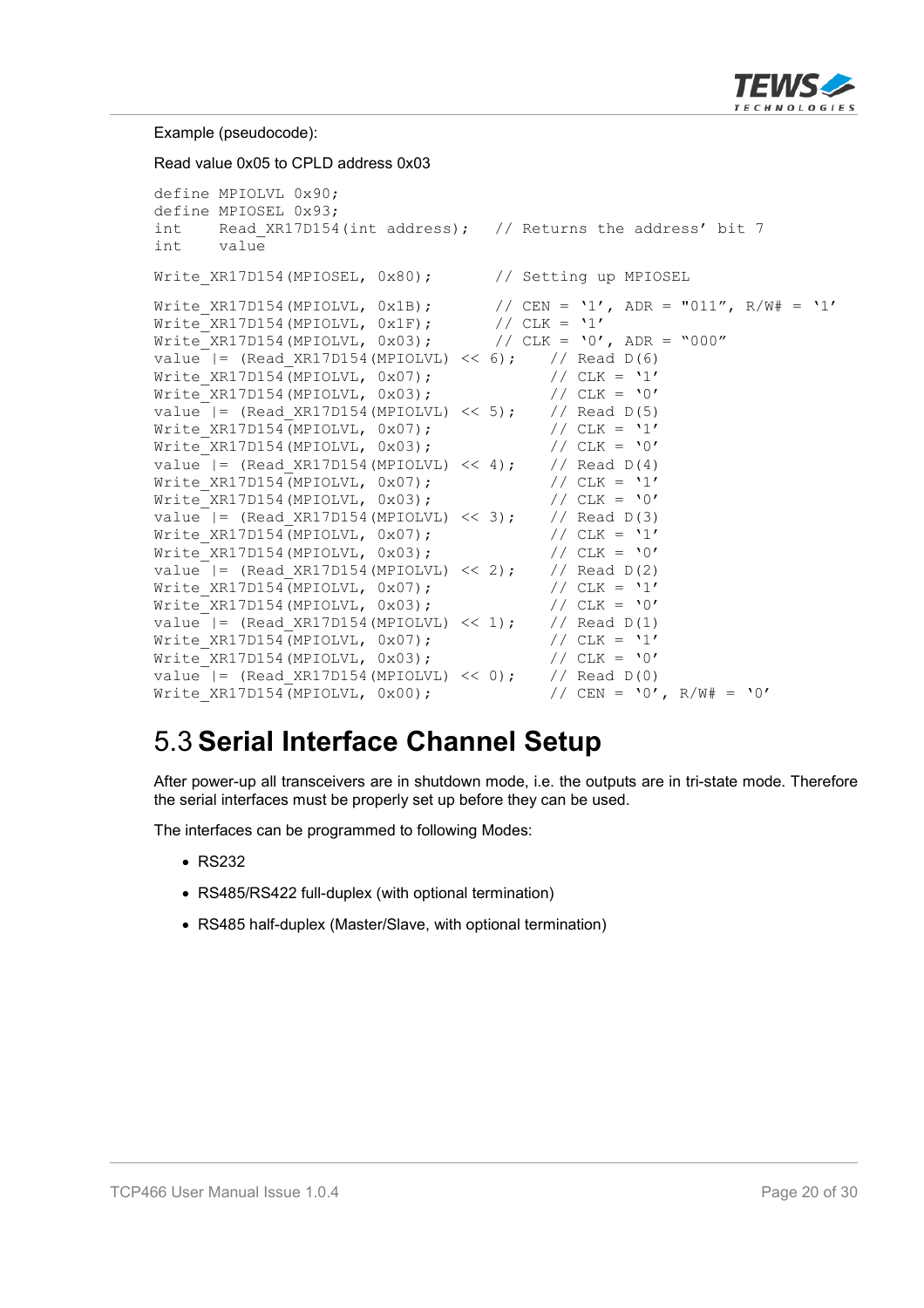

### **5.3.1 Special Features**

#### **5.3.1.1 Auto RS485 Operation**

In RS485 half duplex applications it is necessary to tristate the driver when it is not active. The XR17D154 provides a special function, the "Auto RS485 Operation" for this purpose. The UART's RTS signal is connected to the driver enable pin of the transceiver. The UART asserts RTS to enable the driver before it starts to send a character and deasserts the RTS signal after a programmable delay after the stop bit of the last transmitted character. The delay optimizes the time needed for the last transmission to reach the farthest station on a long cable network before switching off the line driver.

The Auto RS485 Operation is enabled by FCTR bit 5. The delay is specified in MSR[7:4].

#### **5.3.1.2 RS485 Receiver Control**

In RS485 half duplex applications the driver and receiver are connected with each other. To prevent the echo of local data, the receive line can be inhibited for the time the driver is enabled. This is done by activating the "Auto RS485 Receiver Enable" in the Channel Control Register.

When the Auto RS485 Receiver Enable is not activated in a half duplex application, this will result in a kind of loopback mode. This may be done on purpose to monitor the loopback data for errors which would indicate a line contention. When the channel is unconnected, this may also be used as a build in self test.

#### **5.3.1.3 Slew Rate Limiting**

The SLEW LIMIT control is used to select the slew-rate limiting of the RS232 transmitters and the RS485/RS422 drivers. With SLEW LIMIT asserted, the RS232 transmitters and the RS485/RS422 driver are slew-rate limited to reduce EMI, resulting in a max data rate of 250kbps. RS232 data rates up to 1Mbps and RS485/RS422 data rates up to 10Mbps are possible when SLEW LIMIT is unasserted. SLEW LIMIT can be changed during operation without interrupting data communications.

#### **5.3.1.4 Low-Power Shutdown**

The MAX3161E has a shutdown control input, SHDN. When SHDN is ON, the charge pump and transmitters are shut down and supply current is reduced to 10nA. The RS232 receiver outputs remain active if in RS232 mode. The charge-pump capacitors must be recharged when coming out of shutdown before resuming operation in either RS232 or RS485/RS422 mode.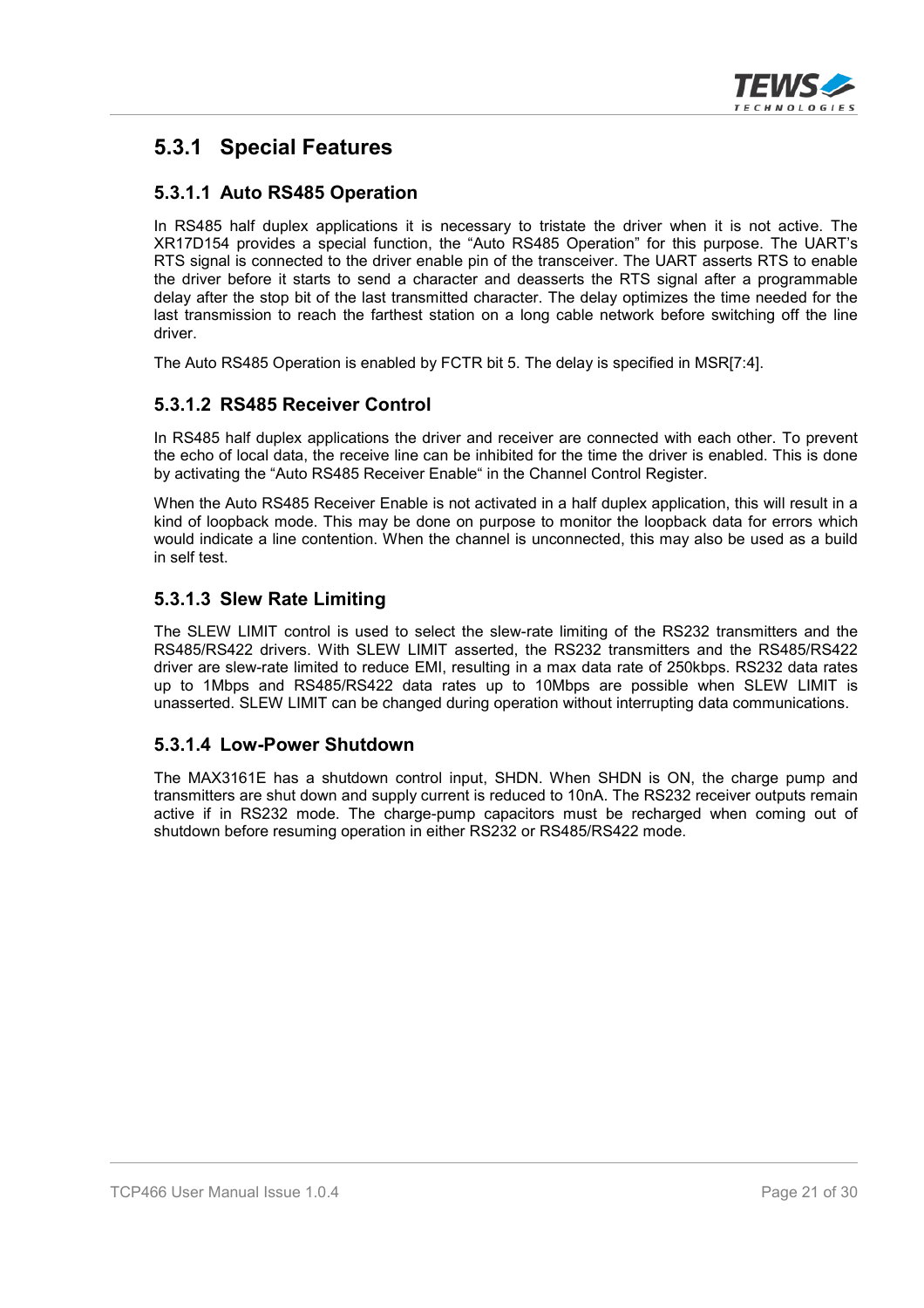

### **5.3.2 Channel Setup**

Each interface channel must be set up in its associated Channel Control Register in the CPLD. Depending on the interface configuration the "Auto RS485 Operation" must be activated in the Feature Control Register in the XR17D154. Refer to the next chapter "RS485/RS422 Configuration Examples" to find out which interface configurations suits your needs.

The following table shows how to program the interfaces to the commonly used modes:

| <b>Bit</b>     | <b>Symbol</b>           | Reset<br>Value | <b>RS232</b>                           | Multidrop<br><b>RS422</b> | 요<br><b>RS422</b> | 윤<br>(Master)<br><b>RS485</b> | 윤<br><b>RS485</b><br>Slave | 읖<br>RS485 |
|----------------|-------------------------|----------------|----------------------------------------|---------------------------|-------------------|-------------------------------|----------------------------|------------|
|                | <b>CPLD</b>             |                | <b>Channel Control Register</b>        |                           |                   |                               |                            |            |
| $\Omega$       | RS485/RS232#            | <b>OFF</b>     | <b>OFF</b>                             | ON                        | ON                | <b>ON</b>                     | <b>ON</b>                  | <b>ON</b>  |
| $\mathbf{1}$   | <b>HDPLX</b>            | <b>OFF</b>     | <b>OFF</b>                             | <b>OFF</b>                | <b>OFF</b>        | <b>OFF</b>                    | <b>OFF</b>                 | ON         |
| 2              | <b>RENA</b>             | <b>OFF</b>     | <b>OFF</b>                             | <b>OFF</b>                | <b>OFF</b>        | <b>OFF</b>                    | <b>OFF</b>                 | <b>ON</b>  |
| 3              | <b>RTERM</b>            | <b>OFF</b>     | OFF (1)                                | ON(2)                     | <b>ON</b>         | <b>ON</b>                     | ON(2)                      | <b>OFF</b> |
| $\overline{4}$ | <b>TTERM</b>            | <b>OFF</b>     | OFF (1)                                | <b>OFF</b>                | <b>OFF</b>        | <b>ON</b>                     | ON(2)                      | ON(2)      |
| 5              | <b>SLEW LIMIT</b>       | <b>OFF</b>     | User                                   | User                      | User              | User                          | User                       | User       |
| 6              | <b>SHDN</b>             | ON             | <b>OFF</b>                             | <b>OFF</b>                | <b>OFF</b>        | <b>OFF</b>                    | <b>OFF</b>                 | <b>OFF</b> |
|                | <b>XR17D154</b>         |                | <b>Feature Control Register (FCTR)</b> |                           |                   |                               |                            |            |
| 5              | Auto RS485<br>Operation | <b>OFF</b>     | <b>OFF</b>                             | <b>OFF</b>                | <b>OFF</b>        | <b>OFF</b>                    | ON                         | ON         |

(1) RTERM / TTERM settings are ignored in RS232 mode.

(2) Depends on bus configuration. Terminate only if the transceiver is the end-point of the bus.

Table 5-5 : Serial Channel Setup

In case RS485/RS232# is ON but the "Auto RS485 Operation" is not used, MCR[1] must be set to logic 0 to force the RTS output HIGH and thereby enable the driver.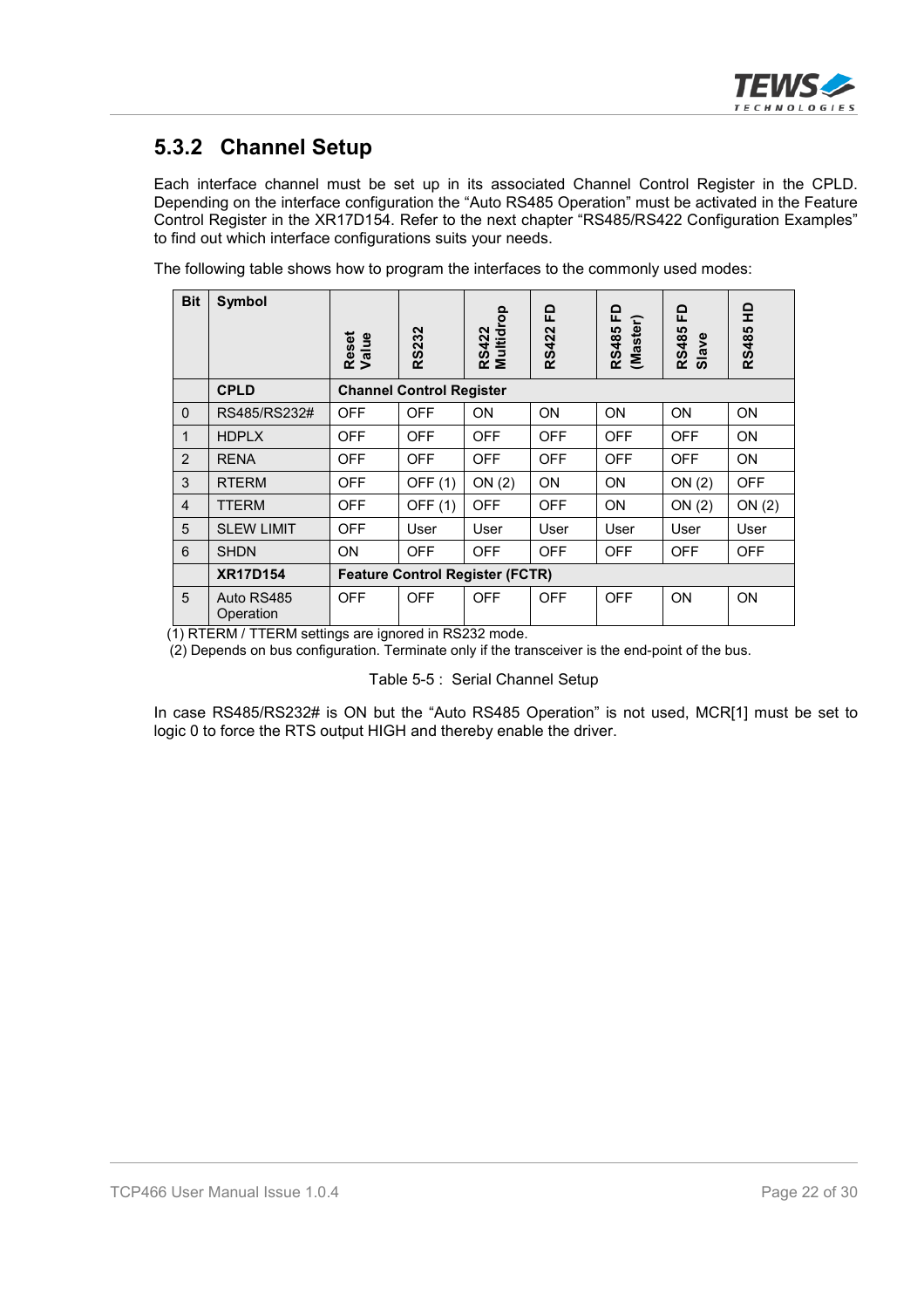

## 5.4 **RS485/RS422 Configuration Examples**

#### **5.4.1 RS422 Multidrop**

| <b>RS485</b> | <b>HDPLX</b> | <b>RENA</b> | <b>RTERM</b> | <b>TTERM</b>          | FCTR <sub>[5]</sub> |
|--------------|--------------|-------------|--------------|-----------------------|---------------------|
| ΟN           | JFF.         | า⊧⊧         | ON*          | า⊏⊧<br>$\mathsf{U}$ . | 7EE<br>ו וש         |

\* Terminate only if the device is a receiver and the end-point of the bus.



Figure 5-4 : RS422 Multidrop Configuration

#### **5.4.2 RS422 Full Duplex Point to Point**



Figure 5-5 : RS422 Full Duplex Point to Point Configuration

### **5.4.3 RS485 Full Duplex Point to Point**



Figure 5-6 : RS485 Full Duplex Point to Point Configuration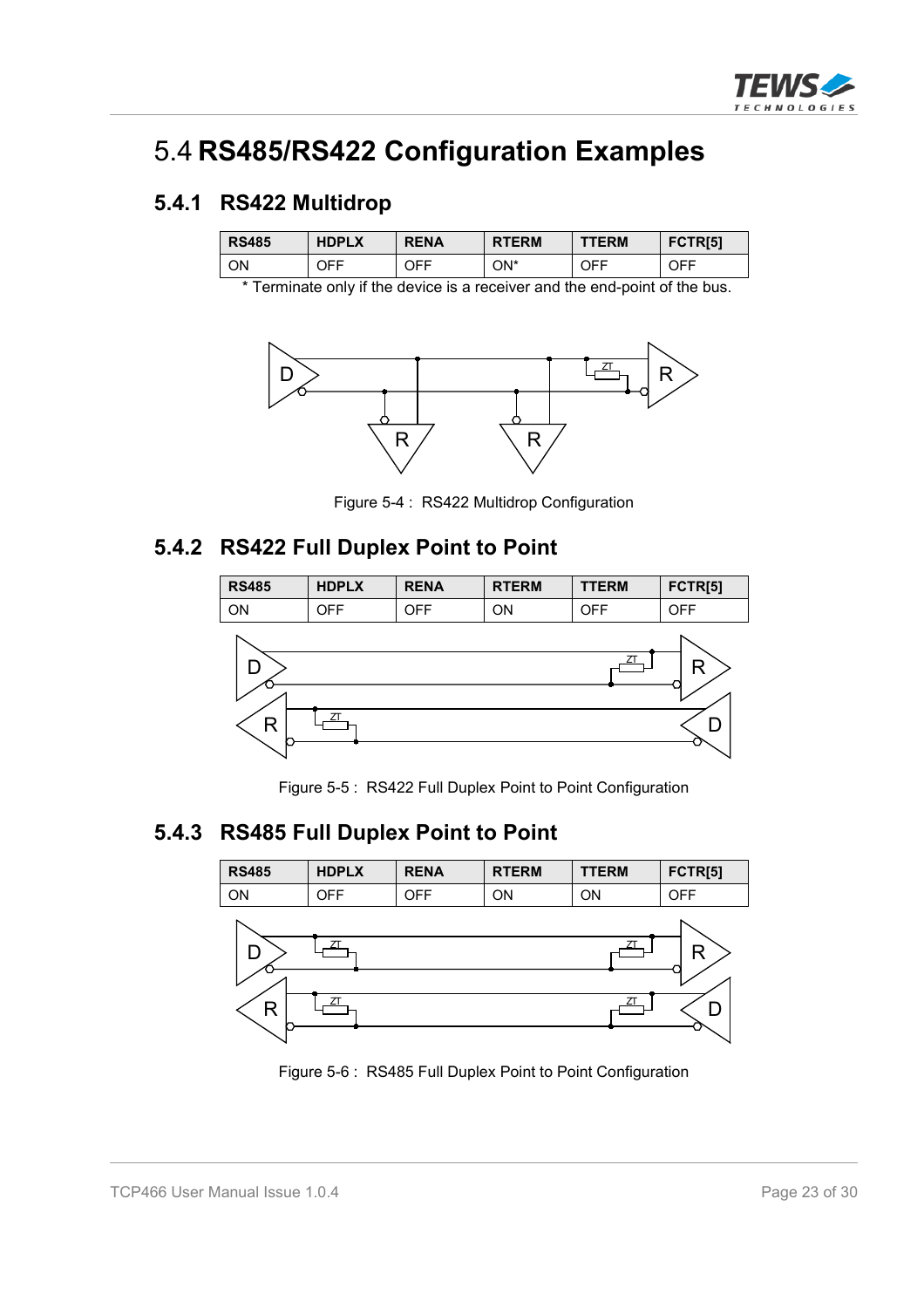

## **5.4.4 RS485 Half Duplex Point to Point**



Figure 5-7 : RS485 Half Duplex Point to Point Configuration

### **5.4.5 RS485 Full Duplex Multi-point**

Also referred to as "party-line"

#### **Master**

| <b>RS485</b> | <b>HDPLX</b> | <b>RENA</b> | <b>RTERM</b> | <b>TTERM</b> | FCTR <sub>[5]</sub> |
|--------------|--------------|-------------|--------------|--------------|---------------------|
| ΟN           | OFF          | <b>OFF</b>  | ON           | ΟN           | OFF                 |

**Slave**

| <b>RS485</b>                                                                                                                                                                                                                    | <b>HDPLX</b> | <b>RENA</b> | <b>RTERM</b> | <b>TTERM</b> | FCTR <sub>[5]</sub> |  |
|---------------------------------------------------------------------------------------------------------------------------------------------------------------------------------------------------------------------------------|--------------|-------------|--------------|--------------|---------------------|--|
| ON                                                                                                                                                                                                                              | OFF          | OFF         | ON*          | ON*          | ON                  |  |
| $\pm$ $\pm$ . The contract of the contract of the contract of the contract of the contract of the contract of the contract of the contract of the contract of the contract of the contract of the contract of the contract of t |              |             |              |              |                     |  |

\* Terminate only if the device is the end-point of the bus.



Figure 5-8 : RS485 Full Duplex Multi-Point Configuration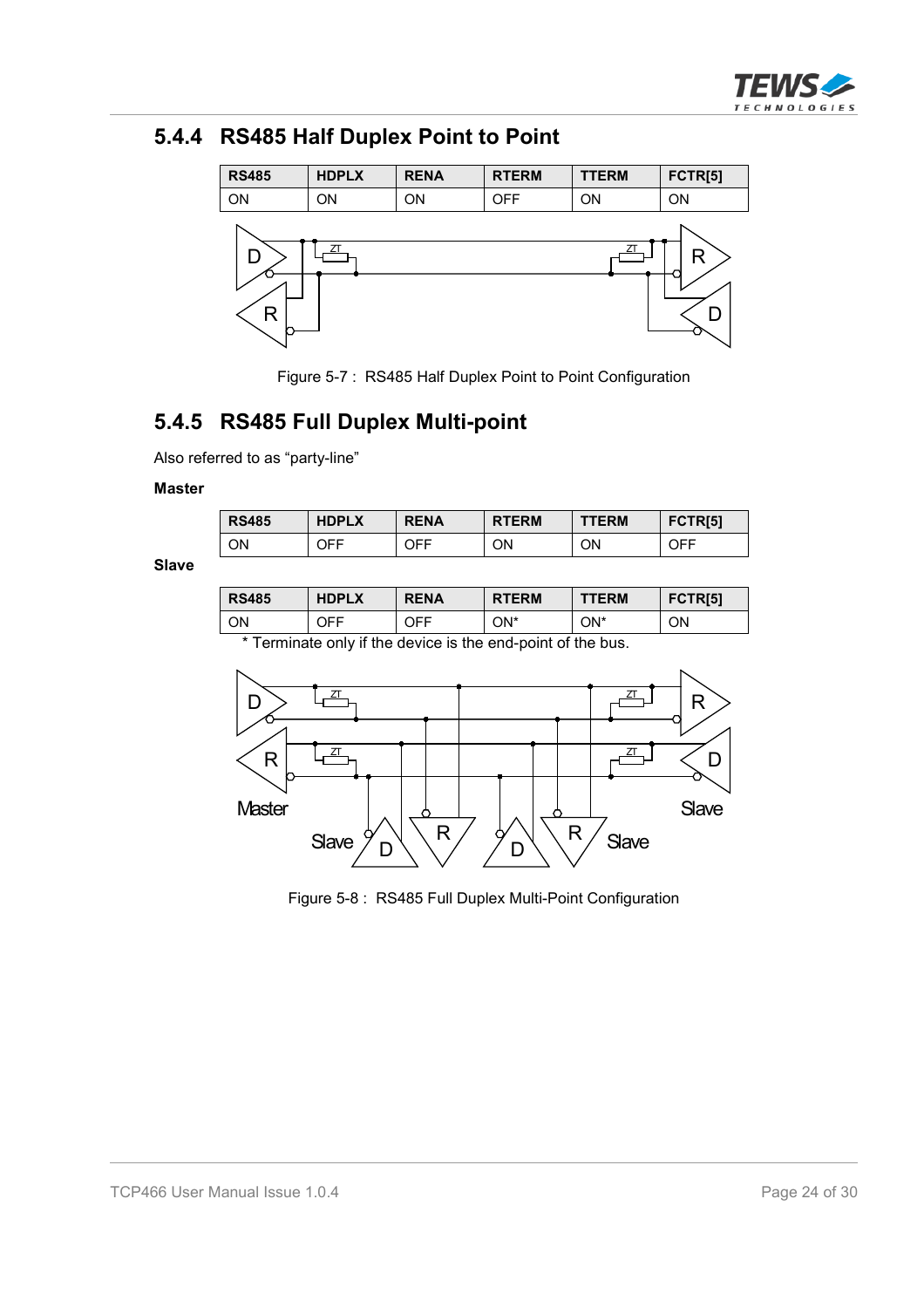

### **5.4.6 RS485 Half Duplex Multi-point**

Also referred to as "party-line"

| <b>RS485</b> | <b>HDPLX</b> | <b>RENA</b> | <b>RTERM</b> | <b>TTERM</b> | FCTR <sub>[5]</sub> |
|--------------|--------------|-------------|--------------|--------------|---------------------|
| ΟN           | ΟN           | ΟN          | JFF.         | ON*          | ΟN                  |

\* Terminate only if the device is the end-point of the bus.



Figure 5-9 : RS485 Half Duplex Multi-Point Configuration

## 5.5 **I/O Electrical Interface**

#### **5.5.1 ±15kV ESD Protection**

The receiver inputs and transmitter outputs are characterized for ±15kV ESD protection using the Human Body Model.

#### **5.5.2 RS232 Transceivers**

The RS232 transmitters are inverting-level translators that convert CMOS-logic levels to ±5V EIA/TIA-232-compliant levels. The transmitters are guaranteed at a 250kbps data rate in slew-rate limited mode with worst-case loads of  $3k\Omega$  in parallel with 1000pF. Data rates up to 1Mbps can be achieved by not asserting SLEW LIMIT. When powered down or in shutdown, the outputs are high impedance and can be driven to ±13.2V.

The receivers convert RS232 signals to CMOS-logic output levels. All receivers have inverting outputs that remain active in shutdown. The MAX3161E permit their receiver inputs to be driven to ±25V. Floating receiver input signals are pulled to ground through internal  $5k\Omega$  resistors, forcing the outputs to a logic-high.

#### **5.5.3 RS485/RS422 Transceivers**

The RS485/RS422 transceivers feature fail-safe circuitry that guarantees a logic-high receiver output when the receiver inputs are open or shorted, or when they are connected to a terminated transmission line with all drivers disabled. They also feature selectable reduced slew-rate drivers that minimize EMI and reduce reflections caused by improperly terminated cables, allowing error-free data transmission up to 250kbps. The transmitters can operate at speeds up to 10Mbps with the slew-rate limiting disabled. Drivers are short-circuit current limited and thermally limited to protect them against excessive power dissipation. Half-duplex communication is enabled by driving HDPLX high.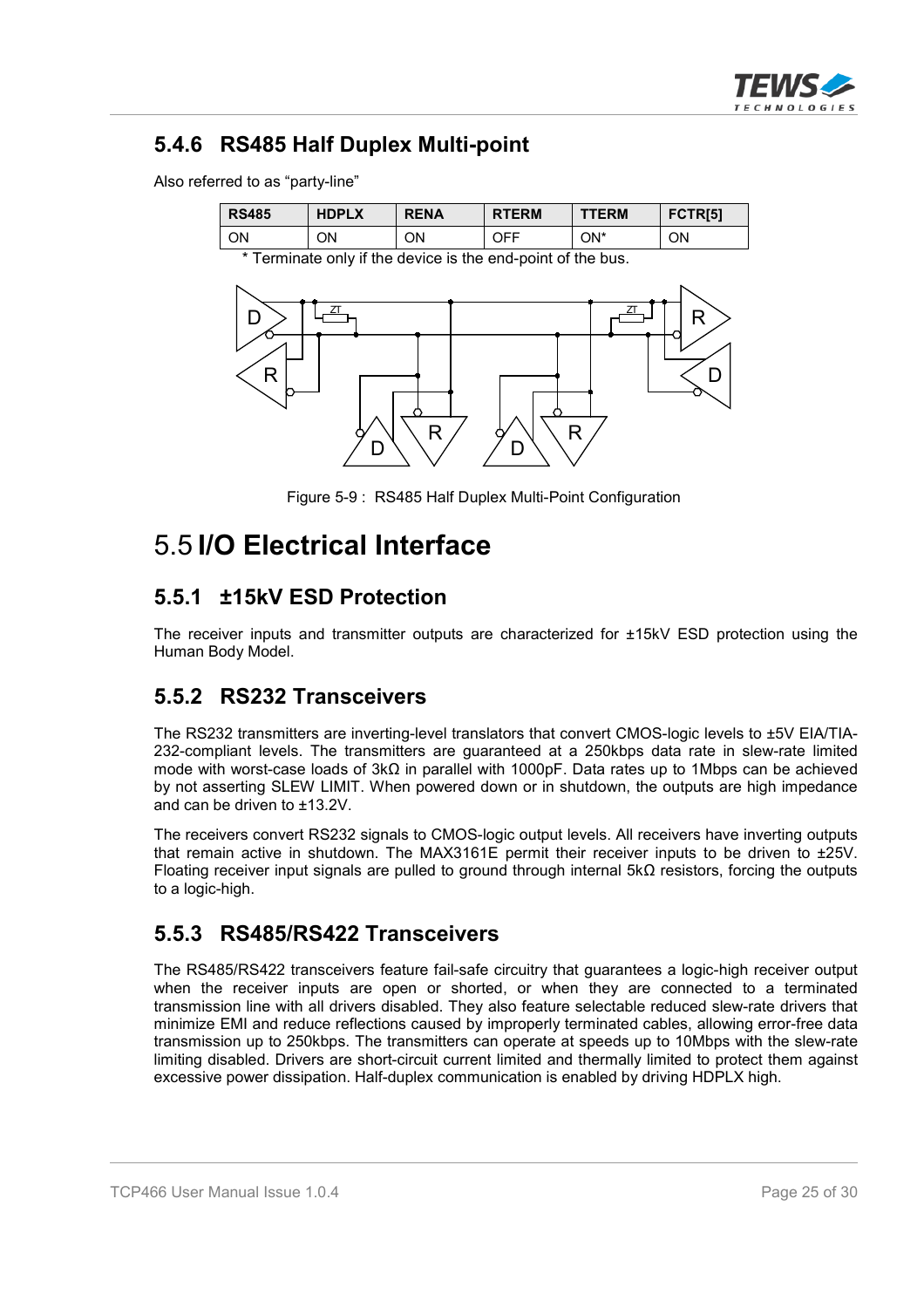

### **5.5.4 Termination**

The receive and the transmit line can be terminated with a  $120\Omega$  termination resistor. The termination is software selectable.

## 5.6 **Block Diagram**



Figure 5-10 : I/O Block Diagram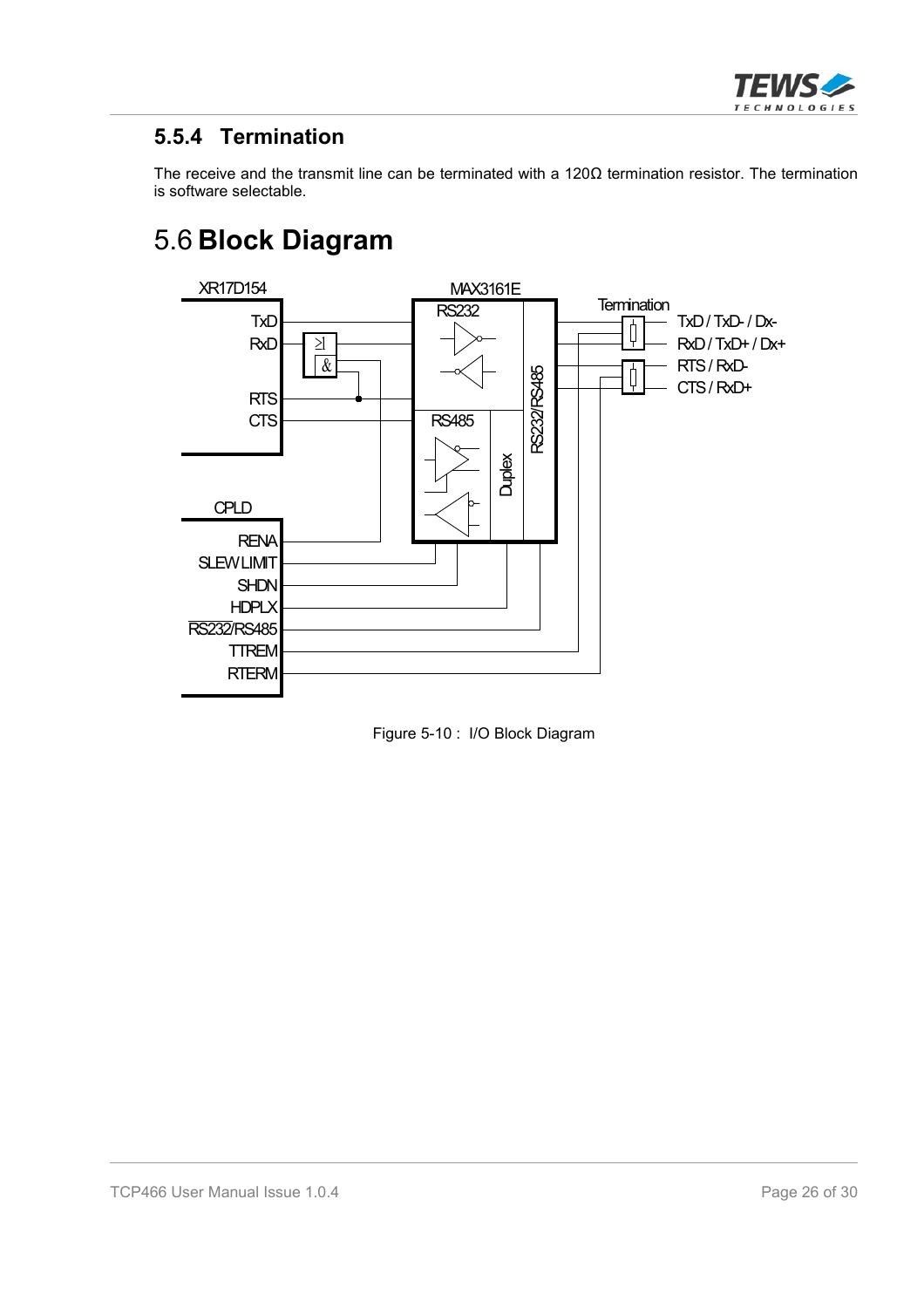

# **6 Programming Hints**

## 6.1 **UART Baud Rate Programming**

Each of the 4 UART channels of the TCP466 provides a programmable Baud Rate Generator. The clock of the XR17D154 UART can be divided by any divisor from 1 to  $2^{16}$  – 1. The divisor can be programmed by the UART channel DLM (Divisor MSB) and DLL (Divisor LSB) registers. After a reset bit 7 of the UART channels MCR register defaults to '0' and the divisor value is 0xFFFF.

The basic formula of baud rate programming is:

Baud Rate =  $\frac{16 \cdot \text{Division} \cdot (1 + 3 \cdot \text{MCR}[7])}{16 \cdot \text{Division} \cdot (1 + 3 \cdot \text{MCR}[7])}$ 44.2368  $Divisor \cdot (1 + 3 \cdot MCR)$ *MHz*  $\cdot Divisor\cdot(1+3\cdot$ 

| <b>Baud Rate</b> | <b>Baud Rate</b> | <b>Divisor</b> | <b>DLM</b>   | <b>DLL</b>   |
|------------------|------------------|----------------|--------------|--------------|
| $MCR[7] = 0$     | $MCR[7] = 1$     |                | <b>Value</b> | <b>Value</b> |
| 400              | 100              | 0x1B00         | 0x1B         | 0x00         |
| 600              | 150              | 0x1200         | 0x12         | 0x00         |
| 1200             | 300              | 0x0900         | 0x09         | 0x00         |
| 2400             | 600              | 0x0480         | 0x04         | 0x80         |
| 4800             | 1200             | 0x0240         | 0x02         | 0x40         |
| 9600             | 2400             | 0x0120         | 0x01         | 0x20         |
| 19.2k            | 4800             | 0x0090         | 0x00         | 0x90         |
| 38.4k            | 9600             | 0x0048         | 0x00         | 0x48         |
| 57.6k            | 14.4k            | 0x0030         | 0x00         | 0x30         |
| 115.2k           | 28.8k            | 0x0018         | 0x00         | 0x18         |
| 230.4k           | 57.6k            | 0x000C         | 0x00         | 0x0C         |
| 460.8k           | 115.2k           | 0x0006         | 0x00         | 0x06         |
| 921.6k           | 230.4k           | 0x0003         | 0x00         | 0x03         |
| 1382.4k          | 345.6k           | 0x0002         | 0x00         | 0x02         |
| 2764.8k          | 691.2k           | 0x0001         | 0x00         | 0x01         |

Examples for standard baud rates are given in following chart:

Table 6-1 : UART Baud Rate Programming

To calculate a divisor value for a given baud rate, use following formula:

$$
Divisor = \frac{44.2368MHz}{16 \cdot Baud Rate \cdot (1 + 3 \cdot MCR[7])}
$$

The sampling rate for a UART channel can be set to 8x (normal operation is 16x) in the 8XMODE register. Transmit and receive data rates will double by selecting 8x sample rate.

The maximum achievable baud rate is 5.5296 Mbps (Divisor = 0x0001 & 8x sampling rate).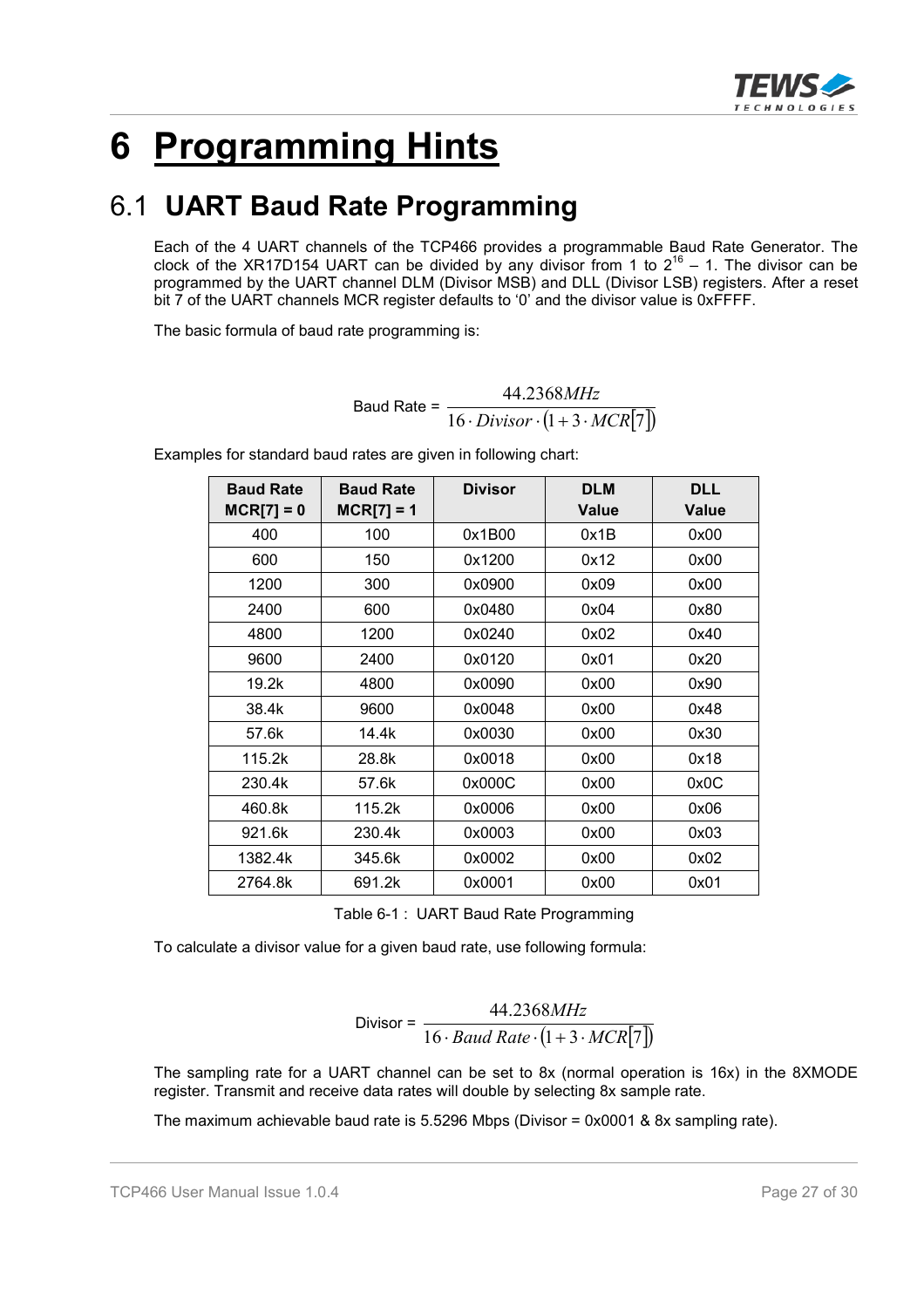

These steps should be used to modify the DLM, DLL registers of an UART channel:

1. Write 0x80 to the LCR register of the UART channel (enable access to the DLM, DLL registers).

2. Program the DLM, DLL registers of the UART channel.

3. Write normal operation byte value to the LCR register of the UART channel.

These steps should be used to modify MCR register bit 7 of an UART channel (set baud rate generator prescaler):

1. Set UART channel EFR register bit 4 to '1' (enable modification of MCR register bits 5-7).

2. Modify UART channel MCR register bit 7.

3. Set UART channel EFR register bit 4 to '0' (latch modified MCR register setting).

**Note that the maximum baud rate for RS232 channel is 921.6 kps. Thus the minimum divisor value for RS232 channels is 0x0003 with MCR[7] = 0.**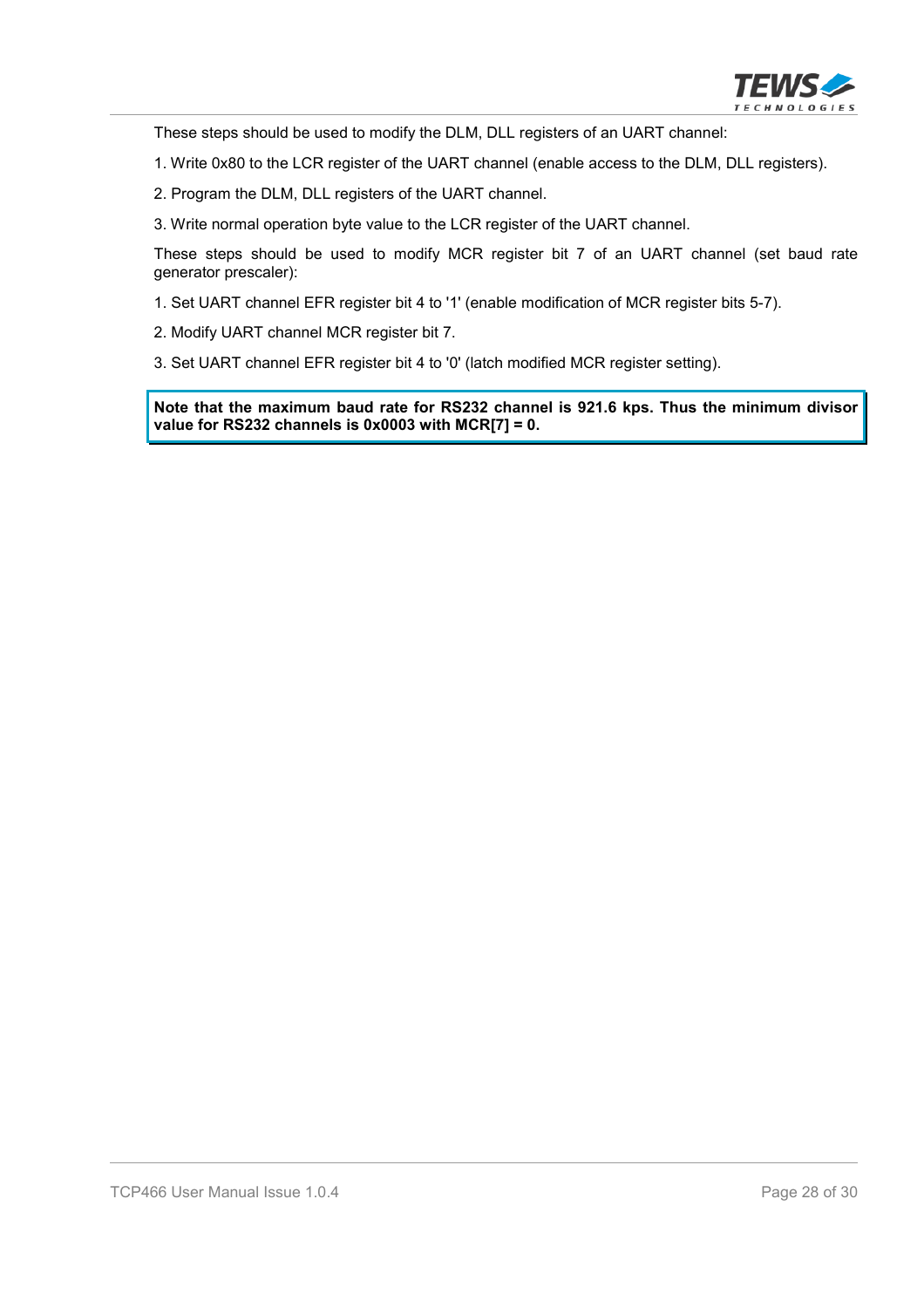

# **7 Pin Assignment – I/O Connector**

**Connect channel I/O either to front I/O or J2 back I/O at a time. Do not connect an I/O channel to both front I/O connector and J2 back I/O connector at the same time.**

**WARNING! The use of the J2 connector (TCP466-20R) precludes the use of 64 bit CompactPCI backplanes.**

## 7.1 **Front Panel I/O Connector**

The TCP466 front panel I/O connector is a HD50 SCSI-2 type female connector (e.g. AMP# 787395-5).

| Pin            | <b>RS232</b>             | <b>RS485/RS422</b>           |
|----------------|--------------------------|------------------------------|
| $\mathbf{1}$   |                          | <b>GND</b>                   |
| $\overline{2}$ | TxD <sub>0</sub>         | TxD0-/Dx0-                   |
| 3              | RxD0                     | TxD0+/Dx0+                   |
| $\overline{4}$ | RTS0                     | RxD0-                        |
| 5              | CTS0                     | RxD0+                        |
| $6\phantom{1}$ |                          | <b>GND</b>                   |
| $\overline{7}$ | $\overline{\phantom{0}}$ | $\overline{\phantom{0}}$     |
| 8              |                          |                              |
| 9              |                          |                              |
| 10             | $\overline{\phantom{0}}$ |                              |
| 11             |                          | <b>GND</b>                   |
| 12             | TxD1                     | TxD1-/Dx1-                   |
| 13             | RxD1                     | $TxD1+/Dx1+$                 |
| 14             | RTS1                     | RxD1-                        |
| 15             | CTS1                     | RxD1+                        |
| 16             |                          | <b>GND</b>                   |
| 17             |                          | $\qquad \qquad \blacksquare$ |
| 18             |                          |                              |
| 19             |                          |                              |
| 20             |                          |                              |
| 21             |                          | <b>GND</b>                   |
| 22             | TxD <sub>2</sub>         | TxD2-/Dx2-                   |
| 23             | RxD <sub>2</sub>         | TxD2+/Dx2+                   |
| 24             | RTS <sub>2</sub>         | RxD2-                        |
| 25             | CTS <sub>2</sub>         | RxD <sub>2+</sub>            |

| Pin | <b>RS232</b> | <b>RS485/RS422</b>                |
|-----|--------------|-----------------------------------|
| 26  |              | <b>GND</b>                        |
| 27  |              |                                   |
| 28  |              |                                   |
| 29  |              |                                   |
| 30  |              |                                   |
| 31  |              | <b>GND</b>                        |
| 32  | TxD3         | TxD3-/Dx3-                        |
| 33  | RxD3         | TxD3+/Dx3+                        |
| 34  | RTS3         | RxD3-                             |
| 35  | CTS3         | RxD3+                             |
| 36  |              | <b>GND</b>                        |
| 37  |              |                                   |
| 38  |              |                                   |
| 39  |              |                                   |
| 40  |              |                                   |
| 41  |              | <b>GND</b>                        |
| 42  |              | +5V Termination Supply (unfused!) |
| 43  |              |                                   |
| 44  |              |                                   |
| 45  |              |                                   |
| 46  |              |                                   |
| 47  |              |                                   |
| 48  |              |                                   |
| 49  |              |                                   |
| 50  |              |                                   |

Table 7-1 : Pin Assignment Front Panel I/O Connector